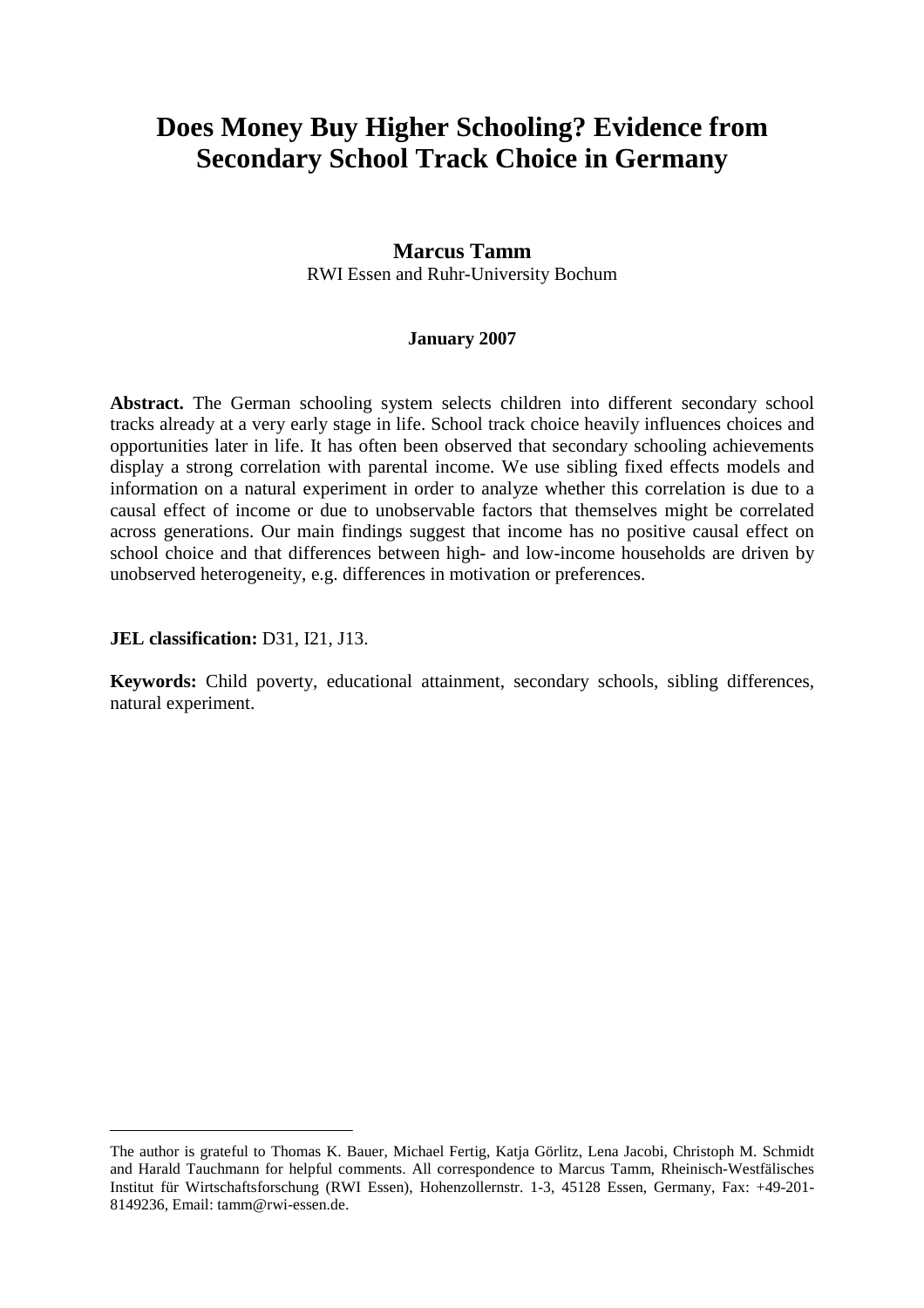# **1. Introduction**

According to inequality-related or relative concepts of poverty, child poverty rates increased considerably in Germany during the last couple of years (CORAK ET AL. (2005)). Public attention in child poverty was additionally boosted by the reforms of the social security system between 2003 and 2005 ('Hartz' reforms). Many commentators claimed that the only conceivable outcome of this set of reforms could be increased poverty. Among the detrimental consequences that could arise from an exacerbation of the income situation of children and their families are lower educational attainments. At first glance, these concerns are supported by the facts, since the association between income and educational attainment is well documented. While many studies analyzing this association focus on either test scores or highest school attainment (HAVEMAN and WOLFE (1995) and MAYER (2002) provide a general overview on empirical findings), this paper focuses on secondary school track choice, and aims at uncovering causal mechanisms.

Within the German educational system children are sorted to three different school tracks preparing for either academic or more technically oriented job profiles. This sorting takes place at a very early stage, generally after primary school when children are between 10 and 12 years old, and has long lasting effects on later labour market and earnings perspectives (DUSTMANN (2004)). Thus, school track choice is important because it is highly correlated with choices and opportunities later in life. Although sorting is supposed to be based on achievements during primary school and expected outcomes later on, it is also likely to be influenced by parental background. DUSTMANN (2004), for example, shows that track choice of children is highly correlated with educational attainment of the parents. BÜCHEL ET AL. (2001), JENKINS and SCHLUTER (2002), as well as SCHNEIDER (2004) show that children from poor households generally choose lower level tracks. Yet these studies leave open the question, whether choices differ due to heterogeneity in the level of ability of children from different families or whether these choices are causally affected by parental background and family income.

Why should we expect income to have any causal effect on school track choice? BECKER and TOMES (1979, 1986) argue that parents invest in children, e.g. in schooling, in order to maximize their own utility. Parental utility is affected by children's outcomes because parents receive part of children's income later on or because parents benefit from child well-being, i.e. they are altruistic. In this model, investment in children's education is optimal when the marginal rate of return to education equals the rate of return to other investments. In equilibrium, optimal investment in education is independent of parental income if parents have access to perfect capital markets. Thus, an effect from income to school choice exists, if capital markets are not perfect and parental budgets are constrained. Although there is generally no fee for secondary schooling in Germany, direct costs might still differ between school tracks. This might be due to costs associated with school attendance, e.g. transportation costs. In some, mostly rural areas, higher track schools are less numerous than lower track schools and thus transportation is more costly and time consuming. Also, parents might take into account expected costs for additional private lessons, if children do not succeed in higher track schools. A second reason for a causal impact of household income on school choice exists, if discount rates for future earnings or the level of altruism differs between households due to differences in the level of parental income. In this case, the opportunity cost of not working will differ for otherwise identical children. Since the number of years until completion of schooling differs between tracks and is shorter in lower ranked tracks, poor households might be more likely to send children to lower ranked tracks, which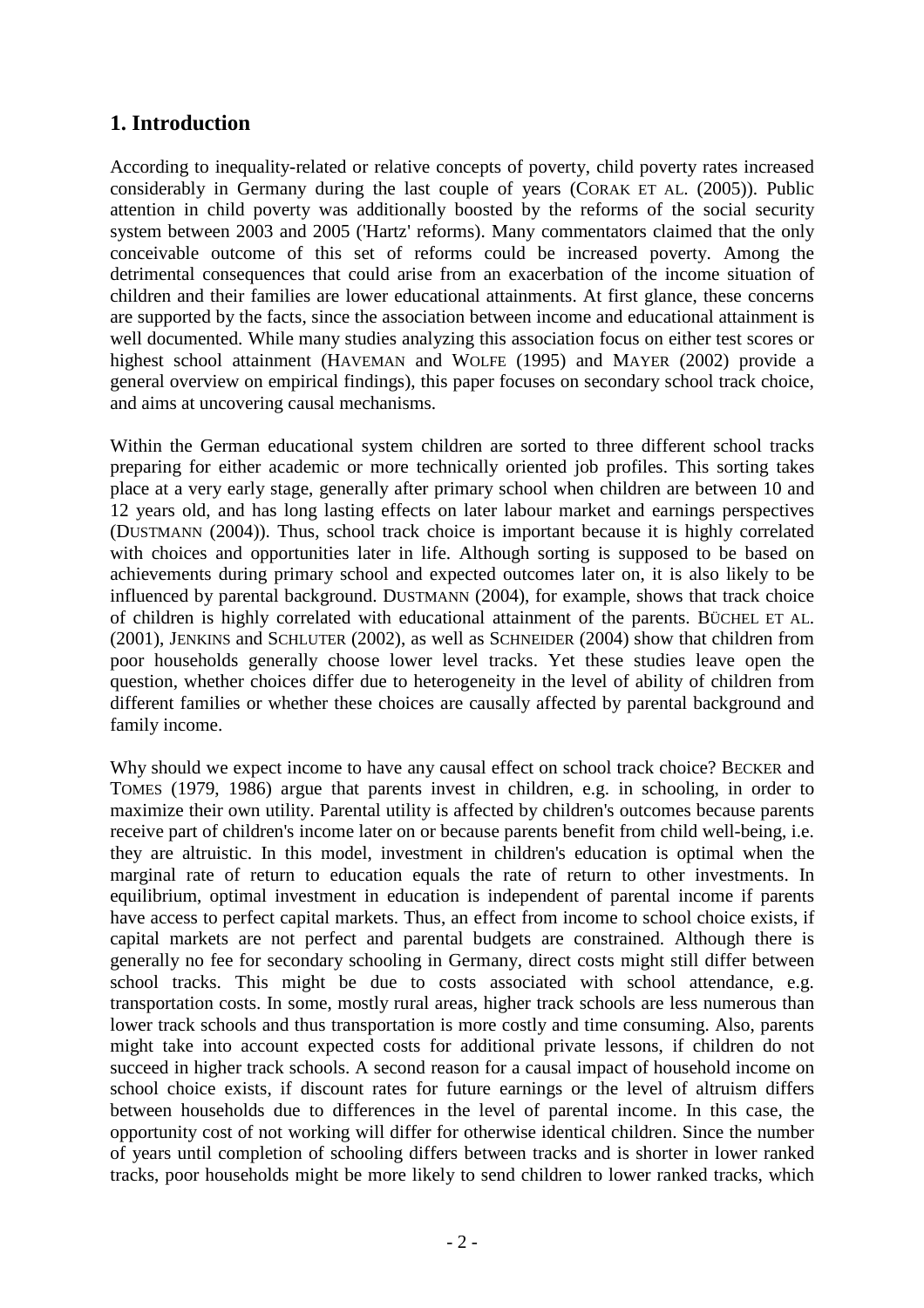basically prepare children for taking up apprenticeship or any other work at age 16, when compulsory school attendance ends.

Other reasons for income having a causal effect on school choice are that low income might cause emotional stress among parents (see MCLOYD (1990)). This in turn might lead to lower parenting quality, i.e. the parents are less supportive, consistent and involved, and thus have adverse effects on child attainments, e.g. during primary school where expectations on future success are formed. Consequently, teachers are more likely to recommend lower ranked tracks. Finally, in a few cases severe poverty can also lead to a reduction in food availability, e.g. lack of a daily breakfast, which in turn might lead to reduced child attainments in primary school, as well.

Apart from any causal effects, however, there are several other reasons why income and school choice are correlated. First of all, it is likely that parents with high income also have higher education, reflecting differences in ability that might be passed on to the child. In principle, the empirical analysis will be able to account for parental education and any other observable household characteristics. Yet, in addition there might be unobservable factors that are transmitted from parents to children, for example motivation or aspects of ability that are not reflected in parental education. Also, since higher schooling is generally associated with higher earnings later on, high-income parents might aspire that their children earn high incomes as well, i.e. parental preferences differ. Furthermore there might exist social relations and pressure from peer groups which influence parental decisions on children and make some parents more likely to choose higher-level tracks for their offspring than others. Or parental abilities to care for children differ, i.e. high income parents might simply be better parents.

Existing studies on parental income and school track choice in Germany generally support the hypothesis that income is positively associated with choosing higher tracks. BÜCHEL ET AL. (2001) find that children in the highest income quintile display significantly higher rates of attendance of the highest track, even when controlling for other parental background characteristics. Poor children, however, do not differ from children with intermediate income. SCHNEIDER (2004) finds that the coefficient of the income variable differs across the income distribution. For those with median income, increases in income are positively associated with attending the highest track, while increases in income seem to play no significant role for those at the higher and lower end of the income distribution. Finally, JENKINS and SCHLUTER (2002) show that higher income is positively correlated with attending higher tracks and that income during late childhood matters more than during early childhood. Their findings suggest that the association between income and track choice is linear.

All existing studies for Germany have in common that they rely on regression-based methods controlling only for a modest set of family related and demographic characteristics. Consequently, the estimated effect of income might be spurious, due to omission of several other (often unobservable) factors that might be associated with differences in household income and track choice. This paper tries to identify the causal effect of income by applying sibling fixed effects models comparing track choices of siblings who were sorted to tracks under different financial circumstances. Furthermore, we use information on a natural experiment leading to exogenous variation in household incomes, i.e. we compare children choosing school tracks before and after the reform of the child benefit system in 1996. Our main findings suggest that income has no positive causal effect on school choice and that differences between high- and low-income households are predominantly driven by unobserved heterogeneity.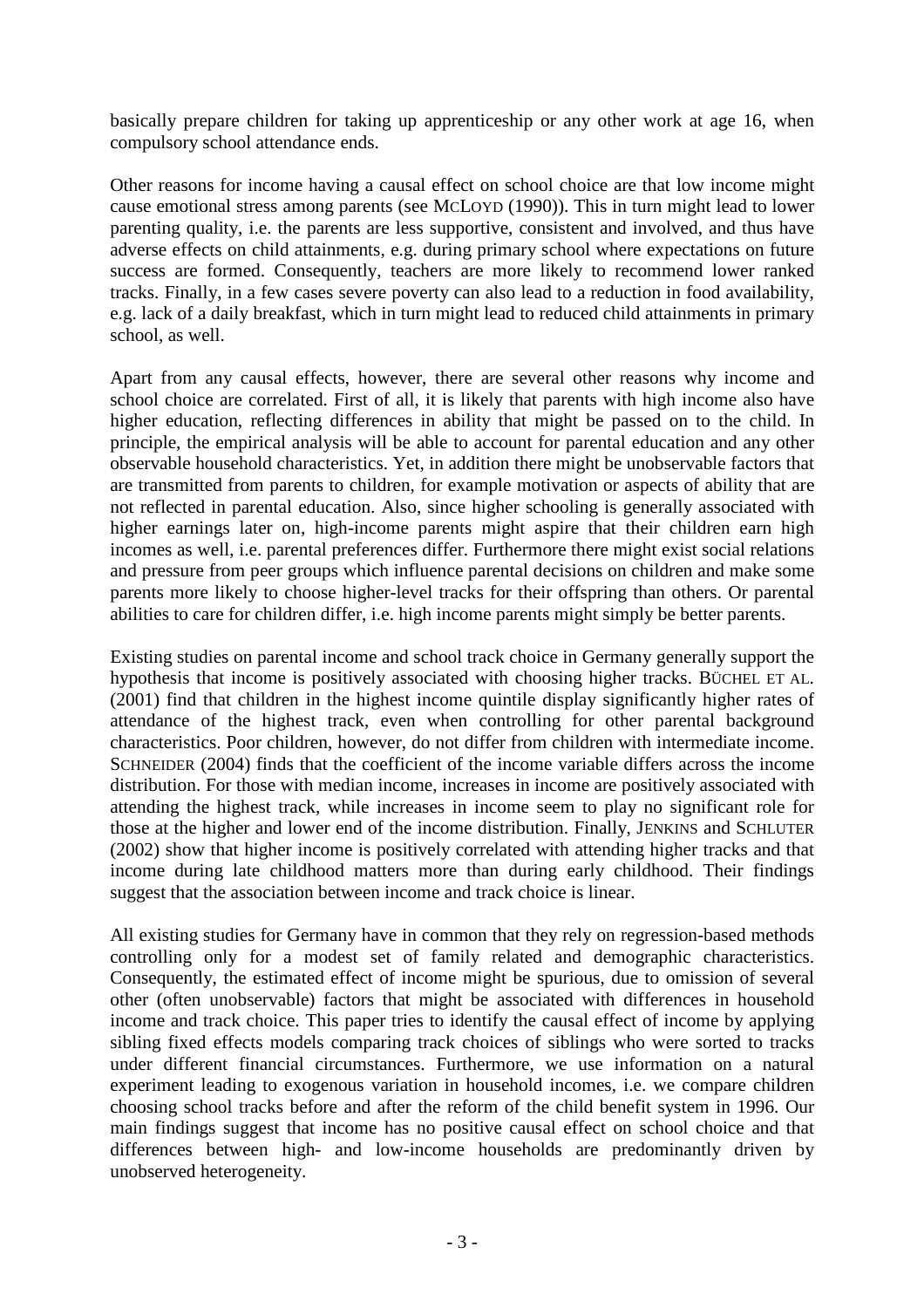The remainder of the paper is organized as follows. In the next section we shortly provide information on the secondary schooling system in Germany. We also show that track choice has considerable influence on other outcomes later in life. In the ensuing section we present the data and our econometric models. Results are presented in section 4 and conclusions are provided in the last section.

# **2. Institutional Background**

 $\overline{a}$ 

In Germany, secondary education is compulsory and generally provided free of charge. Traditionally, there are three school tracks which prepare children for different job profiles. *Hauptschule*, which is regarded as the lowest secondary school track, provides basic general education and some applied labour market skills; it mainly prepares for blue-collar work. *Realschule* provides a more extensive general education and applied skills relevant for whitecollar work. Realschule is regarded as intermediate track. Finally, *Gymnasium* is regarded as highest track, because it provides in-depth general education preparing for academic careers. Children succeeding in Gymnasium obtain an upper secondary school degree (Abitur) which is the official university entrance level. $<sup>1</sup>$ </sup>

Since education is regulated on the state level (Länder) there are some differences concerning this clear-cut division of tracks. In some Länder the lowest and the intermediate track are linked together more closely than in others. Furthermore, regulations differ on the timing of separation of children between tracks. In the majority of Länder children are sorted to secondary school tracks after fourth grade when children are about 10 years old. In other Länder, however, children are sorted after sixth grade when they are age 12. Track choice after primary school is influenced by a recommendation of teachers in primary school, mainly based on performance during primary school, and the final decision of the parents. In some Länder, parents can choose secondary school track quite freely without having to adhere to teacher recommendations, in others the child has to pass additional entrance tests if parents decide for higher level tracks than those recommended by teachers (KMK (2006)).

After initial sorting, changing from one track to the other is generally possible; however, the majority of children do not change tracks. Evidence for this is provided in SCHNEPF (2002) and in table 1, where we juxtapose school track attended at age 14 with highest schooling degree at age 21. For West German youths born between 1970 and 1984, we find that 67% of those attending the lowest school track at age 14 earn a degree from Hauptschule (secondary general school degree) as highest schooling degree, 61% of those attending Realschule hold an intermediate degree which is the degree obtained after finishing Realschule, and 66% of those attending Gymnasium manage to obtain upper secondary school degree, i.e. university entrance certificate. Some 21% of those attending Realschule at age 14 and a mere 5% of those attending Hauptschule manage to earn an upper secondary school degree or a commercial/technical school degree, which also provides access to university. Furthermore, approximately 10% of each track drop out of school without holding a degree or still attend school at age 21.

<sup>&</sup>lt;sup>1</sup> Apart from these three school tracks there also exist comprehensive schools (Gesamtschulen). These are left out of the analysis, because there is no unambiguous ranking with the other tracks in terms of educational requirements and prestige of final degree. In our sample 7.5% of children in West Germany attend this type of school. Furthermore, there are commercial and technical high schools which impart advanced knowledge and award a degree, which provides restricted access to universities. Children attend commercial and technical high schools after finishing Hauptschule or Realschule. They are left out of the analysis because children do not attend these school types at age 14, which is the age we focus on.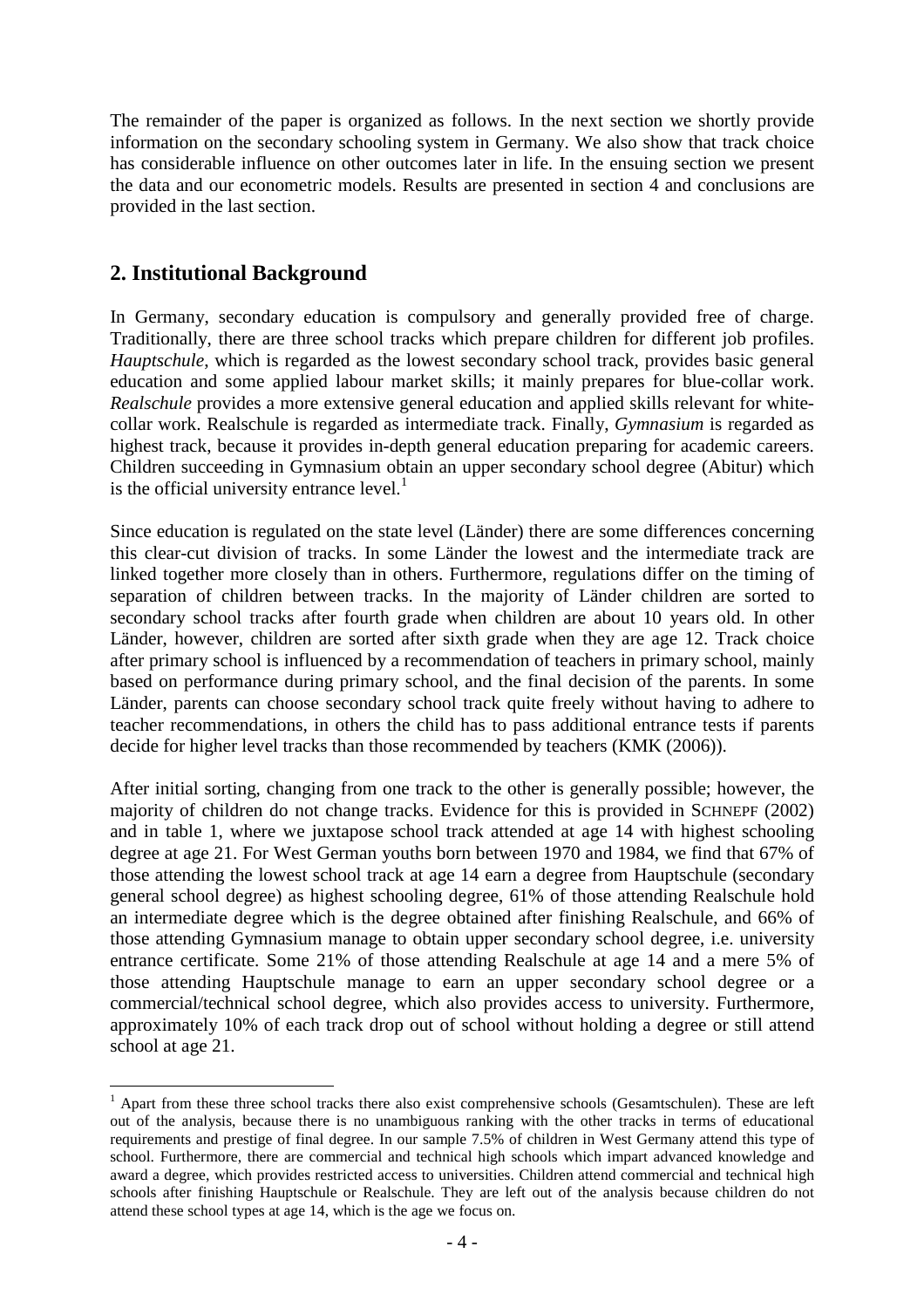DUSTMANN (2004) shows that different school-leaving certificates are followed by different post-secondary educational choices and translate into large wage differentials later in life. More specifically, for West German birth cohorts 1920 to 1956 he finds that the majority of men holding a general secondary degree went for blue-collar apprenticeship training afterwards, the majority of men with an intermediate degree went for white-collar apprenticeship training or attended a vocational school, and the majority of those with upper secondary degree attended university. For women results are similar. However, women with general secondary degree often favoured no further training or attending vocational school over blue-collar apprenticeship training. Analyzing entry wages of those entering the labour market between 1984 and 1990, DUSTMANN (2004) also shows that, controlling for age and cohort, individuals with an intermediate school degree earn 21-33% more than those with a general school degree (16-27% if further vocational training or university degree is additionally controlled for), and those with upper secondary school degree earn 54-73% more (30-37%). Taken together, these results suggest that school track choice is a vital decision taken quite early in life.

|                           |                                           | Highest school leaving certificate at age 21 |                                          |                                     |              |                              |                  |  |  |  |  |  |  |
|---------------------------|-------------------------------------------|----------------------------------------------|------------------------------------------|-------------------------------------|--------------|------------------------------|------------------|--|--|--|--|--|--|
| School track at<br>age 14 | Upper<br>secondary<br>school deg. $^{1)}$ | Technical<br>school<br>degree <sup>2</sup>   | Intermediate<br>secondary<br>school deg. | Secondary<br>general<br>school deg. | Other degree | Dropout<br>without<br>degree | No degree<br>yet |  |  |  |  |  |  |
| Gymnasium                 | 66.22                                     | 4.25                                         | 13.05                                    | 1.40                                | 0.00         | 11.50                        | 3.58             |  |  |  |  |  |  |
| Realschule                | 15.80                                     | 4.72                                         | 60.56                                    | 8.86                                | 1.11         | 7.80                         | 1.15             |  |  |  |  |  |  |
| Hauptschule               | 1.39                                      | 3.94                                         | 18.72                                    | 67.23                               | 0.50         | 8.23                         | 0.00             |  |  |  |  |  |  |

Table 1 – School track choice and highest school leaving certificate in West Germany

Note: Table provides proportion of individuals (in %) holding a certain school degree at age 21 after having attended one of three school tracks at age 14. <sup>1)</sup> Upper secondary school degree (Abitur) is the official university entrance level. 2) Degree from commercial or technical high school (Fachhochschulreife) is partly comparable to upper secondary school degree but provides only limited access to university. Source: GSOEP, own calculations.

# **3. Data and Methods**

In the empirical analysis, we use data from the *German Socio-Economic Panel* (GSOEP).<sup>2</sup> The GSOEP is a representative longitudinal study of private households in Germany (see HAISKEN-DENEW and FRICK (2003)) and spans the years 1984 to 2005. It collects information on households and individuals. Individual information is available for all household members older than 16 years of age. The information includes household socio-demographic composition, occupational biographies, employment, income and earnings, among others. For children, the household head provides some individual information, e.g. on school track attendance. Our analysis is mainly based on a West German sample using information from GSOEP samples A and B. This West German sample provides information on income also during early childhood. For comparison we additionally use a sample for reunified Germany which is based on GSOEP samples A to E. Income histories for this sample are much shorter, ranging back to 1992 at most.

<sup>&</sup>lt;sup>2</sup> The data used in this paper were extracted using the Add-On package PanelWhiz v1.0 (Oct 2006) for Stata. PanelWhiz was written by Dr. John P. Haisken-DeNew (john@panelwhiz.eu). The following authors supplied PanelWhiz SOEP Plugins used to ensure longitudinal consistency, John P. Haisken-DeNew (12), Markus Hahn and John P. Haisken-DeNew (22). The PanelWhiz generated DO file to retrieve the SOEP data used here and any Panelwhiz Plugins are available upon request. Any data or computational errors in this paper are our own. HAISKEN-DENEW and HAHN (2006) describe PanelWhiz in detail.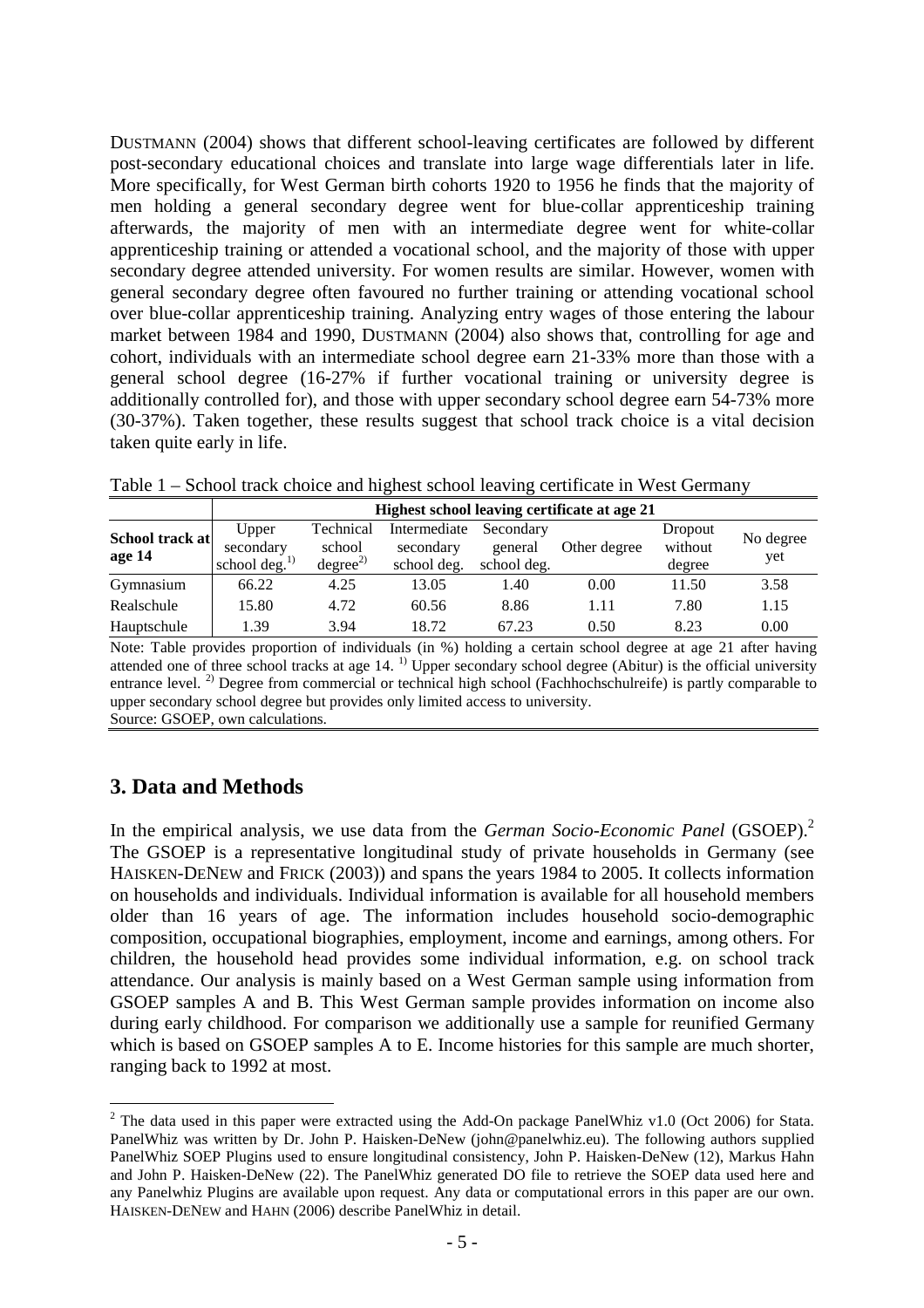Central to our analysis is the calculation of income. We define three different income measures in order to check the sensitivity of our results: net household income, equivalent household income, and an indicator for living in relative poverty. Net household income includes labour income and income from self-employment, asset income, income from private and public transfers, and pension income. From these we subtract tax payments and social security contributions. In essence, this refers to the total money income available to the household after taxes and social transfers, given in real terms (year 2000 euros). Our second measure accounts for economies of scale by using the square root of the number of household members as the equivalence scale. Finally, a child is defined as living in relative poverty if the household has less than 50% of the prevailing median equivalent income in the population. Apart from income we control for several other factors that might influence track choice, including the gender of the child, an indicator for firstborn children, the number of siblings living in the household when the child is age 14, mother's age and age squared, an indicator for children living in households with a foreign household head, indicators for the size of town, year dummies that are supposed to reflect trends in track choice over time, dummies for Länder that are supposed to reflect differences in regional school regulations, and a set of indicators for the education of the parents. We control for mother's and father's highest schooling degrees and their highest vocational degrees. There is also an indicator for whether mother's/father's educational information is missing, which is equal to one if the respective parent did not respond or if the parent is missing altogether (e.g. in single parent households). Summary statistics for these variables are provided in the appendix in the left half of table A.1.

In the case at hand, we analyze school attendance at age 14 and use information on children attending Hauptschule, Realschule, or Gymnasium. Children attending other schools are left out of the analysis. We focus on 14 year-old children for several reasons. First, not all children have switched to secondary school track at an earlier age, because of differences in the timing of sorting between Länder, possible repetition of classes during primary school, or delayed entry to primary school. Furthermore, since schooling is compulsory until age 16 at least, all children are still within the schooling system. Second, because this choice fosters comparability across studies; most existing studies on track choice focus on children aged 14. Finally, the number of observations in the GSOEP, where information on school track attendance is available, is smaller for children at younger ages.

Overall, there are 3,670 observations on 14 year-old children in the West German sample (4,876 in the sample using data for reunified Germany from 1992 on). For 2,959 (3,879) of these, we know whether they attend Hauptschule, Realschule, or Gymnasium. In the West German sample we lose one (453) observation, because information on the parents is missing, or sample weights are zero. Complete information on income at age 10 is available for 2,159  $(2,115)$  observations, at age 7 to 10 for 1,620 (1,172) observations and at age 3 to 6 for 1,159 (542) observations. For each child GSOEP provides identification numbers of the mother and the spouse/partner of the mother. We use mother's identification number in order to identify siblings.

Several different types of econometric models might be applied to analyze track choice. All models have in common that the observable choice *y* of one of the discrete outcomes is based on an unobservable underlying latent variable  $y^*$  which represents the propensity to select the track of interest. A quite straightforward model is the ordered logit/probit model, which has been used, for example, by JENKINS and SCHLUTER (2002). Assume that the latent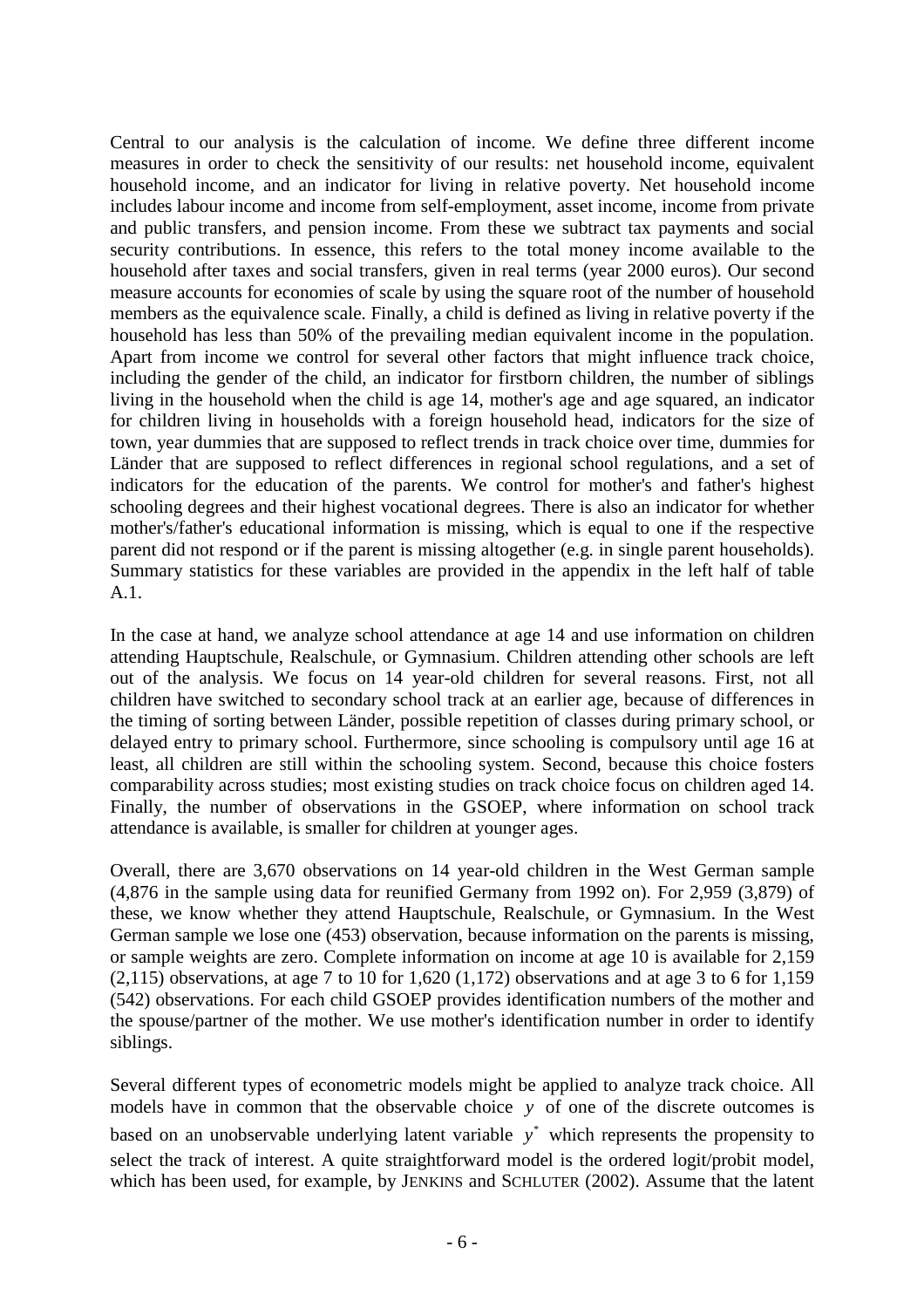variable of child *i* is influenced by parental and child characteristics  $x_i$  and an error term  $u_i$ , i.e.,  $y_i^* = x_i \beta + u_i$ . The child (or his parents) will choose outcome *k* if  $y_i^*$  exceeds a certain threshold  $\mu_k$  but is smaller than the next higher threshold  $\mu_{k+1}$ , i.e. the probability for choosing outcome *k* is  $P(y_i = k) = F(\mu_{k+1} - x_i \beta) - F(\mu_k - x_i \beta)$ , with  $F(\cdot)$  representing the cumulative distribution function of the error term. In our analysis we will use the logistic distribution.

A related model is the generalized ordered logit model which relaxes the assumption put on  $\beta$ , namely to be independent of the actual outcome (see WILLIAMS (2006), who also provides an estimator for Stata). This so-called 'proportional odds/parallel lines' assumption is violated, if for example the effect of living in a large town (relative to the baseline, a small town) on attendance of highest track compared with the effect of living in a medium-sized town is not proportional to the two effects on attendance of lowest track. In the generalized ordered logit model the coefficients are choice-specific  $(\beta_k)$  and the probability for choosing outcome k is  $P(y_i = k) = F(\mu_{k+1} - x_i \beta_{k+1}) - F(\mu_k - x_i \beta_k)$ . The generalized ordered logit model can be approximated by splitting up the outcome into *K-1* binary outcomes  $\tilde{y}_i^k$ , indicating whether individual *i* has chosen outcome *k* or higher versus an outcome lower than *k*. The probability for choosing at least outcome *k* is  $P(\tilde{y}_i^k = 1) = F(\mu_k - x_i^j \beta_k) \quad \forall k = 2, ..., K$ . This strategy has been followed, for example, by BÜCHEL ET AL. (2001), who analyze attendance of Gymnasium (versus attendance of Realschule or Hauptschule). They, however, do not consider the second outcome, i.e. attendance of at least Realschule versus attending Hauptschule.

The most important strength of these redefined binary outcomes is that they are suitable for estimating sibling fixed effects models, namely the conditional fixed effects logit model. The main advantage of these models is that they allow to control for unobserved time invariant parental characteristics. A weakness of these models is that they can only identify the parameters using those observations, where the outcome variable differs between siblings. Fixed effects logit models have been used, for example, by FRANCESCONI ET AL. (2006), who analyze the effect of single parenthood on school track choice.

If one is not willing to accept the assumption that track choice is an inherently ordered outcome, one can alternatively use the multinomial logit model. This has been done by SCHNEIDER (2004). We however do not consider the multinomial logit, because we believe that there is an inherent order in track choice as required learning potential of the child, rewarded prestige and future earnings perspectives clearly increase from Hauptschule to Realschule and further to Gymnasium. Instead, we present results obtained by estimating the ordered logit model, the generalized ordered logit model and the conditional fixed effects model.

## **4. Results**

Taking a first look at school track choices (table 2), we find that 39% of children of West German birth cohorts 1973 to 1991 attended the highest school track (Gymnasium) when they were age 14, 31% attended the intermediate track (Realschule) and 30% the lowest track (Hauptschule). Among children living in poor households at age 10, however, only 16% attended Gymnasium, while more than half attended Hauptschule. In the following we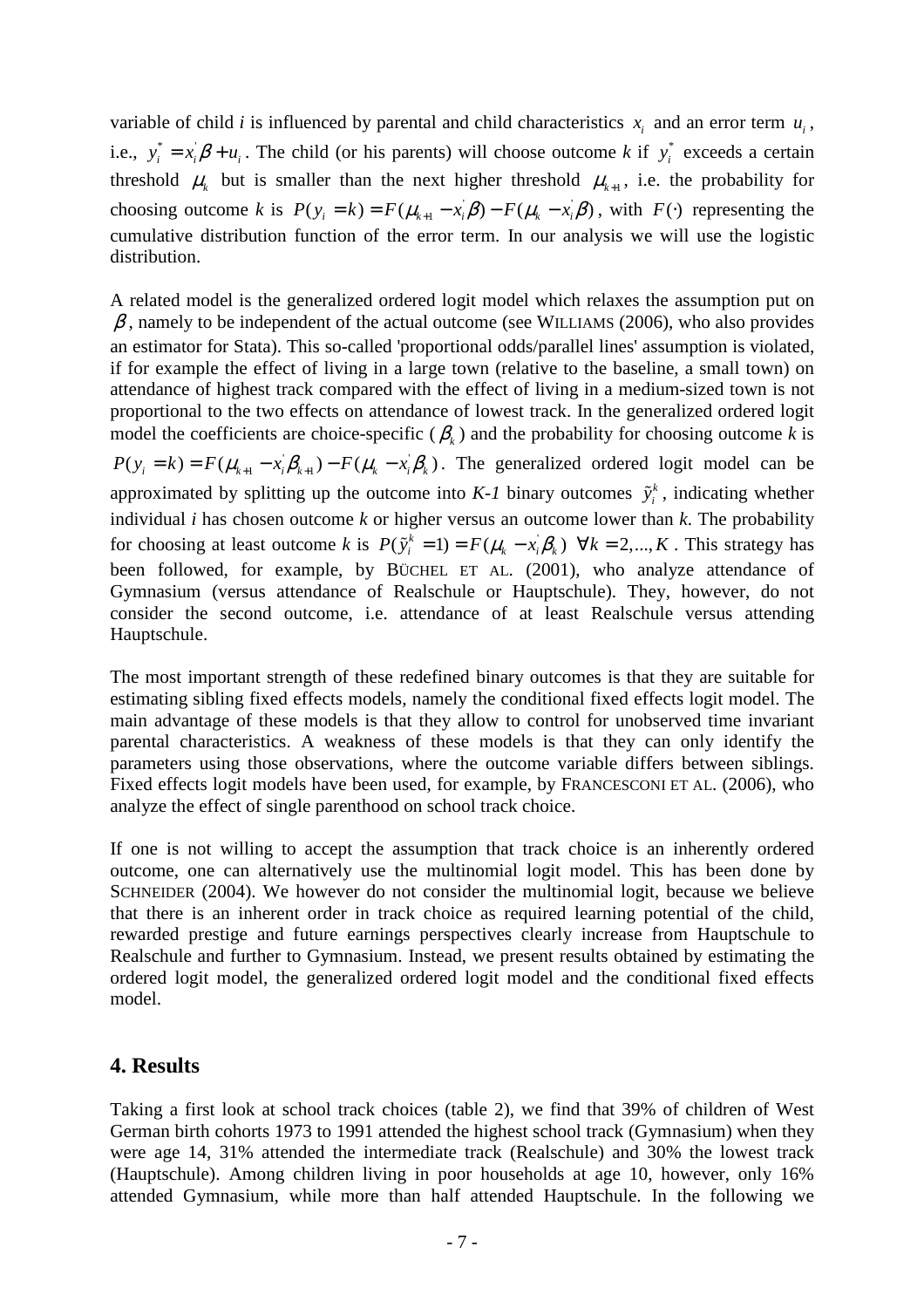analyze whether household income has a causal effect on track choice. First we present results of several ordered logit models controlling for a core set of observable individual and parental characteristics. Since any correlation between income and school track choice observed in these models might be due to either a causal effect of income on school choice or unobserved differences in child or household characteristics, which are both associated with differences in income and school choice, we then present results for our siblings sample. Track choice of siblings is analyzed using conditional fixed effects logit models. Finally, we use information on a natural experiment which took place in 1996, when child benefits were increased considerably. This latter analysis is based on comparing track choice before and after the increase in child benefits.

| School track at age 14 | Overall | Non-poor at age 10 | Poor at age 10 |  |  |  |  |  |  |  |  |
|------------------------|---------|--------------------|----------------|--|--|--|--|--|--|--|--|
| Gymnasium              | 38.96   | 40.37              | 16.26          |  |  |  |  |  |  |  |  |
| Realschule             | 31.03   | 31.28              | 27.06          |  |  |  |  |  |  |  |  |
| Hauptschule            | 30.00   | 28.36              | 56.69          |  |  |  |  |  |  |  |  |

Table 2 – School track attendance at age 14 in West Germany

Note: Table provides weighted shares (in %) of West German children attending one of three secondary school tracks. The sample excludes those children who attend any other type of secondary school, e.g. comprehensive school. Poverty is defined as having less than 50% of contemporaneous West German median equivalent household income.

### *Ordered Logit Models*

In the first part of this section we present results of several ordered logit models using all three income measures mentioned above. Table 3 presents results for a set of specifications using several poverty indicators. These indicators measure poverty at different points in time: (i) we use an indicator for having been poor at age 10, the year when the decision on track choice is generally taken, (ii) an indicator for ever having been poor while the child was 7 to 10 years old, i.e. during primary school, (iii) the number of years having been poor during primary school, (iv) an indicator for ever having been poor while the child was 3 to 6 years old, and (v) the number of years having been poor during this period. In table 3, we present the coefficients of the poverty indicators as well as the marginal effects of switching from a poor to a non-poor household on each of the probabilities to attend a specific track. This marginal effect is estimated for a reference child.<sup>3</sup>

As can be seen in table 3, all coefficients are negative and significant at the 5%-level or at least the 10%-level. This indicates that, even after controlling for a whole set of other parental background factors, poor children choose lower tracks significantly more often.<sup>4</sup> Compared to children who experienced poverty, the probability of choosing Gymnasium increases by an impressing 12 percentage points if a child has never experienced poverty during primary school, while the probabilities to choose one of the other tracks decrease by 6 percentage points each. Comparing the point estimates of the coefficients of all specifications, it seems

 $\overline{a}$  $3$  Our reference child is a girl, who has one more sibling, but is the firstborn child, who is living in a nonforeigner household, in a small town in Baden-Württemberg, in the year 2005, who has a mother age 41 and has parents who both attended Realschule and completed an apprenticeship.

 $4 \text{ The effects associated with the other control factors used in the equations are not shown in the tables and can$ be obtained upon request. In all specifications we find that schooling and vocational attainment of the parents show a strong correlation with children's track choice, with children of better educated parents attending higher tracks. This confirms findings of most previous studies. Furthermore we find that the number of siblings in the household has no influence on track choice, which is in line with findings of BAUER and GANG (2001). However, birth sequence seems to be important; firstborn children generally attend higher school tracks than their siblings. Also, girls are generally more likely to visit higher tracks than boys. These effects do hardly differ between the specifications, independent of which income measure or poverty indicator is used.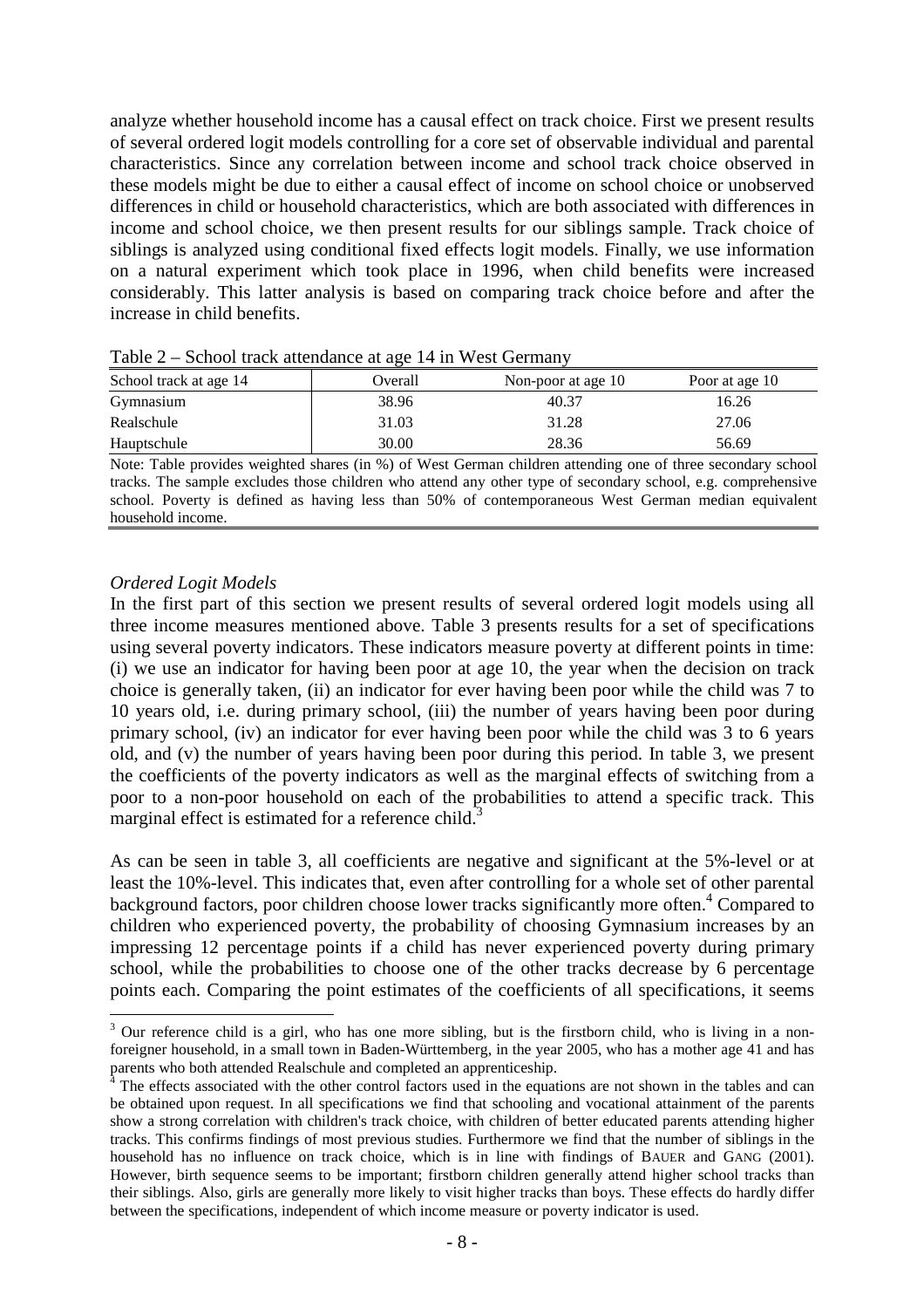that poverty in early childhood might be more important, i.e. has a larger effect, than poverty in later childhood. Yet, the difference between the point estimates does not appear to be significant from a statistical perspective and, if we control for both, poverty during primary school and in the time before, we do not find that poverty during earlier times is more important (see table A.2).

|                     |          | Poor at age 10                          |                 | Ever poor<br>age $7$ to $10$ |                 | Years poor<br>age $7$ to $10$ | Ever poor<br>age $3$ to $6$ |               |          | Years poor<br>age $3$ to $6$ |  |
|---------------------|----------|-----------------------------------------|-----------------|------------------------------|-----------------|-------------------------------|-----------------------------|---------------|----------|------------------------------|--|
|                     |          | Coef. Std. error Coef. Std. error Coef. |                 |                              |                 | Std.<br>error                 | Coef.                       | Std.<br>error |          | Coef. Std. error             |  |
| Poverty indicator   | $-0.504$ | 0.269                                   | $-0.485$        | 0.237                        | $-0.225$        | 0.133                         | $-0.667$                    | 0.267         | $-0.458$ | 0.143                        |  |
| <b>Observations</b> |          | 2159                                    | 1620            |                              | 1620            |                               |                             | 1159          |          | 1159                         |  |
|                     |          | Marginal effect                         | Marginal effect |                              | Marginal effect |                               | Marginal effect             |               |          | Marginal effect              |  |
| P(Hauptschule)      |          | $-5.57$                                 |                 | $-6.28$                      |                 | $-2.71$                       |                             | $-7.57$       |          | $-5.01$                      |  |
| P(Realschule)       |          | $-6.94$                                 | $-5.75$         |                              | $-2.91$         |                               | $-8.91$                     |               | $-6.38$  |                              |  |
| P(Gymnasium)        |          | 12.52                                   |                 | 12.03                        |                 | 5.62                          | 16.48                       |               | 11.39    |                              |  |

Table 3 – Ordered logit results for different poverty indicators (West Germany)

Note: Coefficients printed in *italics* indicate marginal significance (10%-level), and coefficients printed in **boldface** indicate statistical significance at 5%-level. The marginal effect is the effect of switching from poor to non-poor for a reference child (see footnote 3). Specifications include core set of control factors as described in section 3.

Results for equivalent income measured at different points in time are presented in table 4. Experimenting with several specifications using income and its square and income interacted with an indicator for above median income as explanatory variables, we find that income squared and the interaction term, respectively, are insignificant in all specifications.<sup>5</sup> Therefore we present results for linear specifications only. The marginal effects are provided for an increase of equivalent household income from 6,000 euros, which is close to the average annual equivalent household income of a poor household, to 7,200 euros, i.e. by 20%. The coefficient of the income variable is positive in all three specifications and larger for those income measures taken earlier during childhood. Increasing average income by 20% during primary school is associated with an increased attendance of Gymnasium of approximately 2 percentage points and a reduction in the attendance of Hauptschule of almost equal size. This marginal effect seems to be considerably smaller than the one observed for switching from poverty to non-poverty. However, in comparing these marginal effects, one has to take into account that the average equivalent income of a non-poor household is 2.8 times the income of a poor household, i.e. the switch from poor to non-poor is associated with nine times an income increase by 20%. Thus the marginal effects observed for both income measures are not too different from one another.

Since there are hardly any differences between the estimation results when using equivalent household income compared to using net household income instead, the latter are not discussed (for results see table A.3). In addition to these basic ordered logit models we also estimated generalized ordered logit models. Results from these models are very similar to those of the basic model and, hence, are not present either.<sup>6</sup> Tests for the hypothesis that  $\beta_k$  is the same for all tracks *k* are not rejected for most of the control factors, including the income measures. We find that only some of the Länder dummies, the indicator for firstborn child, and the indicator for mother with university degree are track-specific in some of the

<sup>&</sup>lt;sup>5</sup> This is in line with JENKINS and SCHLUTER (2002), who report that the effect of income is linear instead of non-

liner. However, findings by BÜCHEL ET AL. (2001) and SCHNEIDER (2004) are different on this specific aspect.

<sup>&</sup>lt;sup>6</sup> Results are available from the authors upon request.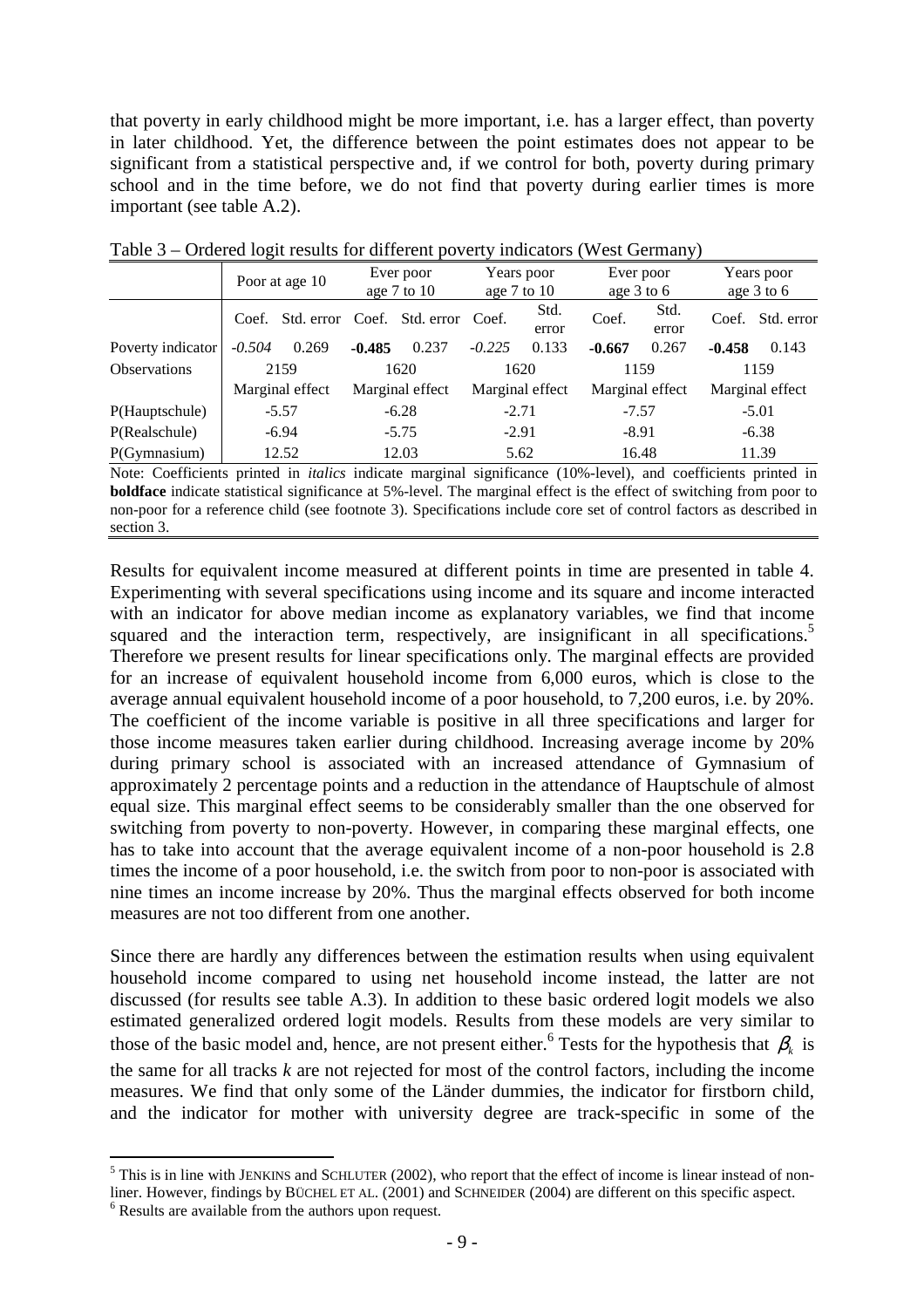specifications. Overall, results for reunified Germany are quite similar to those for West Germany (see table A.4).

|                                 | Income at age 10 |                 |       | Average annual income at<br>age $7$ to $10$ | Average annual income at<br>age $3$ to $6$ |                 |
|---------------------------------|------------------|-----------------|-------|---------------------------------------------|--------------------------------------------|-----------------|
|                                 | Coef.            | Std. error      |       | Std. error<br>Coef.                         |                                            | Std. error      |
| Equivalent income <sup>1)</sup> | 0.051            | 0.015           | 0.079 | 0.014                                       | 0.102                                      | 0.020           |
| <b>Observations</b>             | 2159             |                 |       | 1620                                        |                                            | 1159            |
|                                 |                  | Marginal effect |       | Marginal effect                             |                                            | Marginal effect |
| P(Hauptschule)                  |                  | $-0.95$         |       | $-1.88$                                     |                                            | $-2.18$         |
| P(Realschule)                   | $-0.48$          |                 |       | $-0.08$                                     | $-0.35$                                    |                 |
| P(Gymnasium)                    |                  | 1.43            |       | 1.96                                        |                                            | 2.53            |

Table 4 – Ordered logit results for different measures of equivalent income (West Germany)

Note: Coefficients printed in *italics* indicate marginal significance (10%-level), and coefficients printed in **boldface** indicate statistical significance at 5%-level. The marginal effect is the effect of increasing equivalent income by 20% (from 6,000 to 7,200 euros) for a reference child (see footnote 3). Specifications include core set of control factors as described in section  $3<sup>1</sup>$  Per thousand euros.

Taken together, we find that having more income or being non-poor is positively associated with higher school track choice and that results are very robust, i.e. are independent of the income measure or estimation method used. Whether these associations represent causal effects of income on track choice is analyzed in the next two parts of this section.

### *Sibling Fixed Effects Models*

In the second part of this section we present results of sibling fixed effects models. Sibling fixed effects models assume that unobserved parental characteristics, such as motivation or ability, do not change over time and affect all siblings equally. In comparing the outcomes of siblings, these unobserved factors cancel out removing potential omitted variable bias of the estimated effects of the observed factors. In our specifications, these observed factors are mainly changes in household income and poverty status that took place between the track choice of one sibling and the track choice of another sibling. Furthermore we account for differences in gender, birth sequence, mother's age and size of town.

Sibling comparisons have been criticized because income often changes slowly; differences between siblings might therefore be small. In addition, measurement error in the income variables may lead to an attenuation bias. Table A.5 however provides evidence that in our sample income changes quite considerably. While only 9% of siblings experience different poverty states when they are age 10, the mean absolute difference in equivalent income is more than 4,000 euros (median 3,105 euros) and the mean absolute difference in net household income is 10,000 euros (median 7,117 euros). Furthermore, sibling samples have been criticized for being selective. At least, they only identify the effect of interest using those observations of households with at least two children where outcomes differ between siblings. Table A.1 juxtaposes means of our control factors in the siblings and the entire West German sample. The last column provides the differences between means in percent. We find that children in the siblings sample are somewhat less likely to attend Gymnasium and more likely to attend Realschule, their mothers and fathers generally hold lower schooling and vocational degrees than in the entire sample, and reside in medium-sized towns less often. Yet, this should not challenge our findings, if the assumption holds that the effect of income is equal for all children and independent of other household characteristics, an assumption, which generally is also imposed in those models used for analyzing outcomes in the entire sample.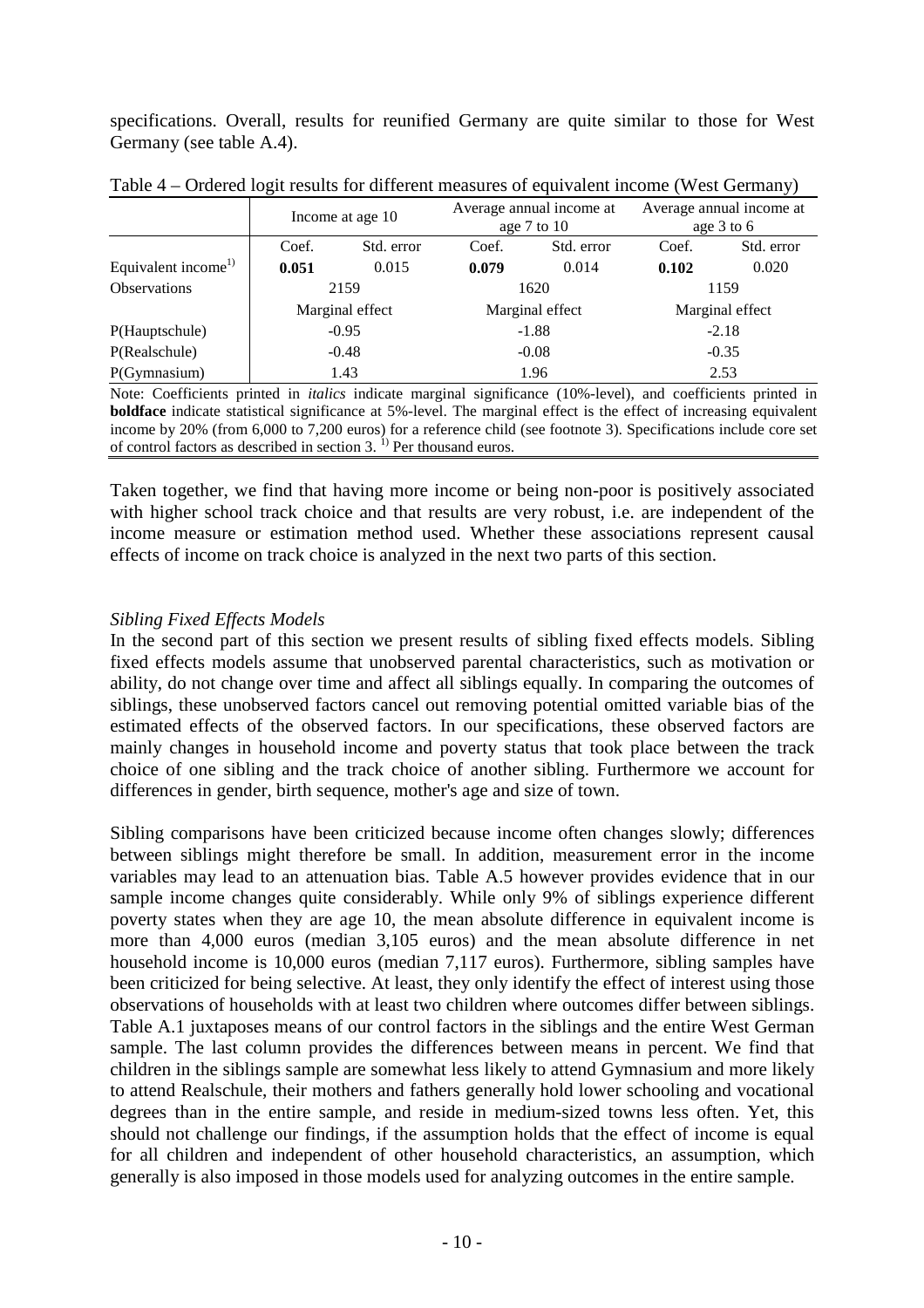Tables 5 and 6 present results for the sibling fixed effects models for specifications using poverty indicators and equivalent income. Results for net household income are reported in table A.6. All tables present results for two outcomes. The first outcome indicates whether the child attends Gymnasium (vs. Realschule or Hauptschule) and the second whether it attends at least Realschule (i.e. Gymnasium or Realschule vs. Hauptschule). We find that attendance of Gymnasium is not affected by income or poverty status on a significant level in any of the specifications. This indicates that the choice of highest track is independent of financial endowments of the household and that those findings presented in the first part of this section are probably biased due to unobservable factors that differ between rich and poor households. For attendance of at least Realschule, however, results are less clear. While we do not find any significant effects using the poverty indicators, we find negative effects if using equivalent income or net household income. These negative effects imply that siblings are more likely to choose the lowest track, i.e. Hauptschule, if household income is higher when they are age 10 or during primary school.<sup>7</sup> In our sample that uses observations for reunified Germany, none of the fixed effects estimates is significant (see table A.7).

| Table 5 - Sibling fixed-effects results for different poverty indicators (West Germany) |  |  |  |  |  |  |
|-----------------------------------------------------------------------------------------|--|--|--|--|--|--|
|                                                                                         |  |  |  |  |  |  |

|                     |       | Poor at age 10                          |          | Ever poor                                               |                                                         | Years poor      |          | Ever poor      | Years poor |                  |
|---------------------|-------|-----------------------------------------|----------|---------------------------------------------------------|---------------------------------------------------------|-----------------|----------|----------------|------------|------------------|
|                     |       |                                         |          | age $7$ to $10$                                         |                                                         | age $7$ to $10$ |          | age $3$ to $6$ |            | age $3$ to $6$   |
|                     |       | Coef. Std. error Coef. Std. error Coef. |          |                                                         |                                                         | Std.<br>error   | Coef.    | Std.<br>error  |            | Coef. Std. error |
|                     |       |                                         |          |                                                         | Attendance of Gymnasium (vs. Realschule or Hauptschule) |                 |          |                |            |                  |
| Poverty indicator   | 0.590 | 0.636                                   | $-0.759$ | 0.729                                                   | $-0.653$                                                | 0.495           | $-0.581$ | 0.885          | $-0.197$   | 0.525            |
| <b>Observations</b> |       | 322                                     |          | 233                                                     | 233                                                     |                 |          | 160            |            | 160              |
|                     |       |                                         |          | Attendance of Gymnasium or Realschule (vs. Hauptschule) |                                                         |                 |          |                |            |                  |
| Poverty indicator   | 0.554 | 0.575                                   | $-0.135$ | 0.468                                                   | $-0.082$                                                | 0.276           | $-0.541$ | 0.621          | 0.092      | 0.419            |
| <b>Observations</b> |       | 377                                     | 268      |                                                         | 268                                                     |                 | 152      |                |            | 152              |
|                     |       |                                         |          |                                                         |                                                         |                 |          |                |            |                  |

Note: Coefficients printed in *italics* indicate marginal significance (10%-level), and coefficients printed in **boldface** indicate statistical significance at 5%-level. Specifications also control for gender, birth sequence, mother's age and size of town.

Table 6 – Sibling fixed-effects results for different measures of equivalent income (West Germany)

|                                                                                                                     |                   | Income at age 10 |          | Average annual income at<br>age $7$ to $10$             |          | Average annual income at<br>age $3$ to $6$ |  |  |
|---------------------------------------------------------------------------------------------------------------------|-------------------|------------------|----------|---------------------------------------------------------|----------|--------------------------------------------|--|--|
|                                                                                                                     | Coef.             | Std. error       | Coef.    | Std. error                                              | Coef.    | Std. error                                 |  |  |
|                                                                                                                     |                   |                  |          | Attendance of Gymnasium (vs. Realschule or Hauptschule) |          |                                            |  |  |
| Equivalent income <sup>1)</sup>                                                                                     | 0.002             | 0.032            | $-0.009$ | 0.054                                                   | $-0.038$ | 0.052                                      |  |  |
| <b>Observations</b>                                                                                                 |                   | 322              |          | 233                                                     | 160      |                                            |  |  |
|                                                                                                                     |                   |                  |          | Attendance of Gymnasium or Realschule (vs. Hauptschule) |          |                                            |  |  |
| Equivalent income <sup>1)</sup>                                                                                     | $-0.072$          | 0.036            | $-0.239$ | 0.093                                                   | 0.006    | 0.064                                      |  |  |
| <b>Observations</b>                                                                                                 | 377<br>268<br>152 |                  |          |                                                         |          |                                            |  |  |
| Note: Coefficients printed in <i>italics</i> indicate marginal significance (10%-level) and coefficients printed in |                   |                  |          |                                                         |          |                                            |  |  |

Note: Coefficients printed in *italics* indicate marginal significance (10%-level), and coefficients printed in **boldface** indicate statistical significance at 5%-level. Specifications also control for gender, birth sequence, mother's age and size of town.  $^{1}$  Per thousand euros.

#### *Natural Experiment*

 $\overline{a}$ 

In the third part of this section we use information on a natural experiment which took place in 1996, when child benefits were raised considerably. In Germany child benefits

 $7$  Concerning the other factors included in the fixed effects models, we find that only gender has a significant influence on track choice in most of the specifications. Girls generally choose higher school tracks.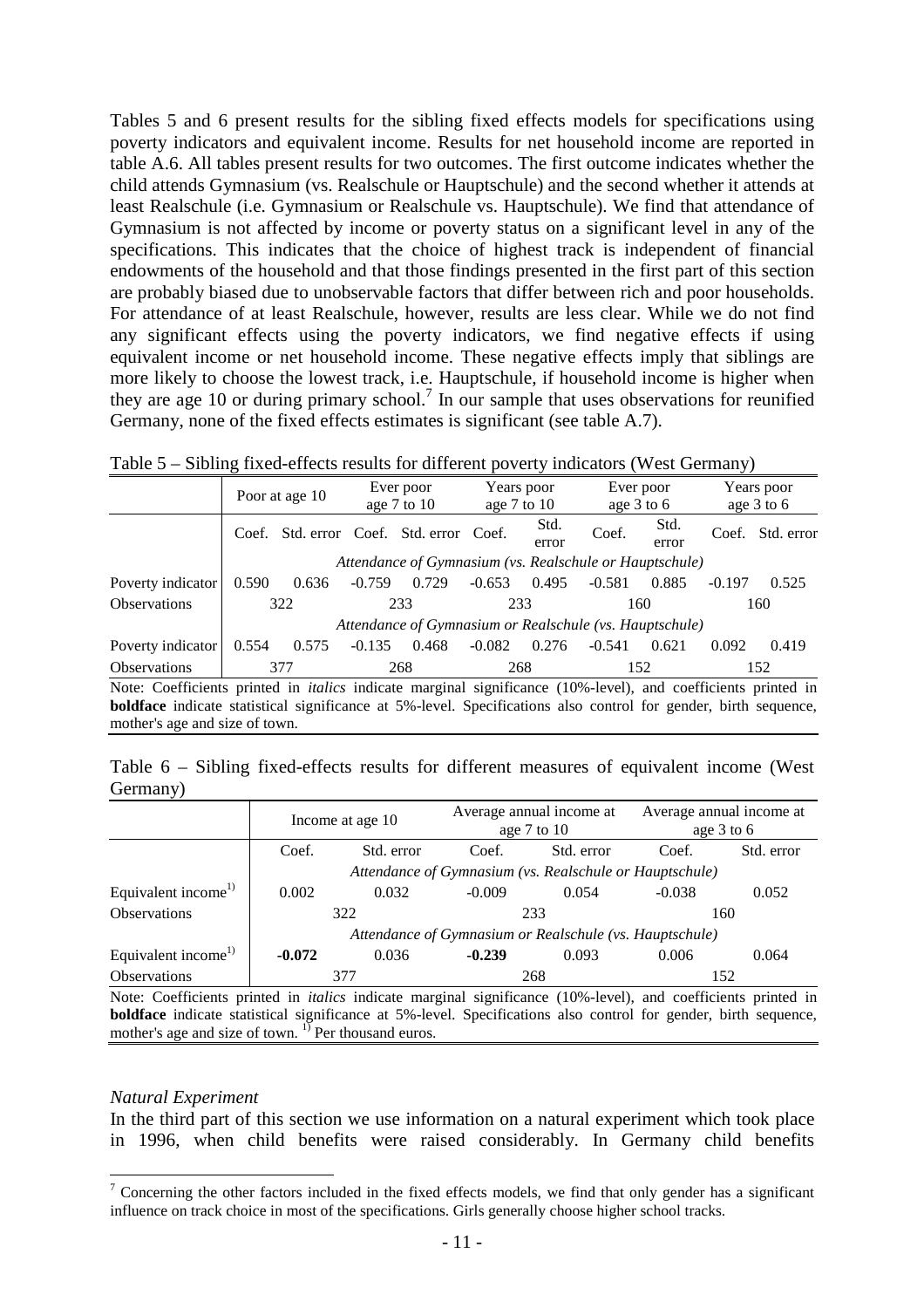(Kindergeld) have been paid since 1954. Parents receive a fixed amount of benefit each month for every child below age 18 and for children aged 19 to 27 if these children remain in school or receive vocational or university education. During the first half of the 1990s monthly child benefits were 70 DM<sup>8</sup> for the first child, 130 DM for the second, 220 DM for the third and 240 DM for each additional child. In 1996, child benefits were increased considerably due to an intervention of the federal constitutional court. The court had decided in September 1992 that child benefits were too low. In 1996, child benefits were raised to 200 DM for the first and the second child, 300 DM for the third and 350 DM for each additional child. Hence, the increase in benefits was more than 180% for the first child, leading to an additional annual amount of 1,560 DM (800 euros) for a family with one child. For the second and any further child the increases were somewhat lower (54% and less) but still sizable. This change in child benefit regulations led to a permanent increase in household income by a considerable amount. Especially for low income households, the increase was quite high in comparison to annual income. Furthermore, this change or at least the size of the increase was unanticipated by most households, because the German parliament did not decide on the changes before September 1995. We consider this change a natural experiment and analyze whether track choice differs between children who made their choice before and after the reform of the child benefit regulations.

Table 7 presents results for several specifications using different control and treatment groups. In the first column we compare children leaving primary school in 1995 (control group) with those leaving in 1996 (treatment group), in the second column we use those leaving in 1994 or 1995 as control and those leaving in 1996 or 1997 as treated. The remaining comparisons gradually extend the control and treatment groups by one cohort each. If we do not control for child and household characteristics, the effect of the reform is insignificant for all comparisons (upper part of table 7). If we additionally account for our core set of control factors, the results are somewhat striking (lower part of table 7). The closer treatment and control groups are, in terms of time, the larger is the effect. With every additional cohort included in the comparison, the effect becomes smaller.<sup>9</sup> Generally, the effect of higher benefits on track choice is positive, i.e. children are more likely to choose higher tracks after the reform. However, the effect is significant only in two specifications, when primary school leaving cohorts 1994-1997 and 1993-1998 are compared, and approaches zero if more distant cohorts are included. The picture is quite similar if we do not only focus on children in West Germany but on all children living in reunified Germany. Table A.8 in the appendix shows that the point estimate of the effect is larger for closer cohorts and even becomes negative if more distant cohorts are included. In these comparisons for reunified Germany, however, none of the effects is significantly different from zero. Results not displayed in the tables show that the findings for West Germany are entirely driven by track choices of children in households with above median income. For all comparisons, the effect of the reform is insignificant for children in households with below medium income, whereas it is significantly positive in the first three comparisons of the West German sample for children in households with above medium income.

We take this as evidence that the reform, and thus the additional income, had no effect on school track choice, at least not over a prolonged period and especially not for individuals at the lower end of the income distribution. At best, there is an effect in the first two to three years after the reform for high income households, which might indicate that people were still surprised and did not fully integrate the extra amount of income into their spending and

 $\overline{a}$  $8$  The official exchange rate for the conversion of DM to Euro fixed in 1998 is 1.956 DM/Euro.

<sup>&</sup>lt;sup>9</sup> Results are qualitatively identical, if we hold constant the control group (cohorts 1994 and 1995) and only extend the treatment group by including additional cohorts.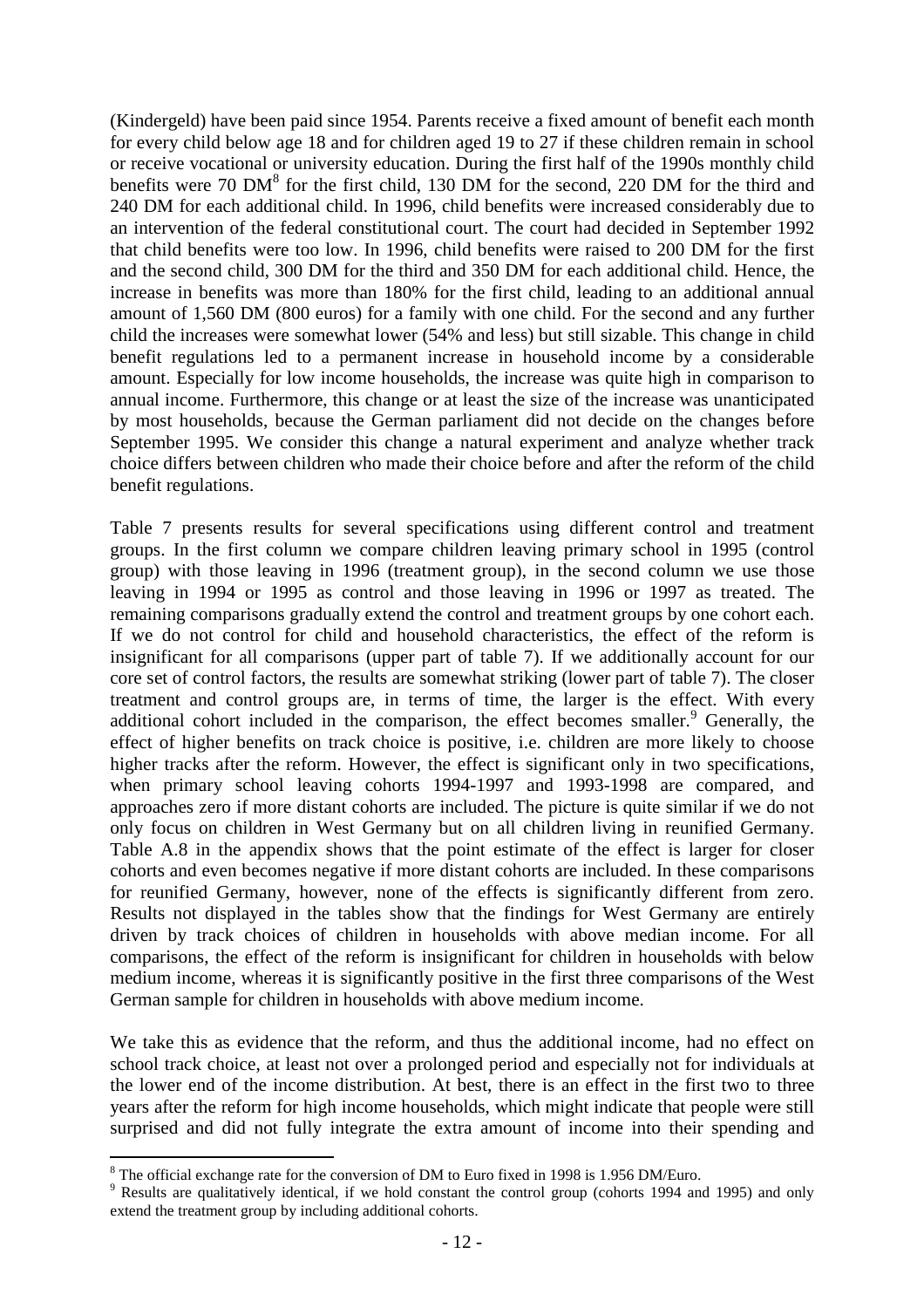consumption behaviour. Instead, it might have been used for long-term investments in their children. After this initial surprise, however, track choice behaviour became very similar to how it was before the reform. Given that the relative increase in household income experienced by households with above median income was much lower than for households with below median income, it is quite plausible, however, that changes in school track choice of high income households might be driven by other reasons than the increase in child benefits, e.g. changes in preferences for higher school tracks.

|                                                                                                             | 1995  |       |           | 1994-1995 | 1993-1995 |       | 1992-1995                                                 |           | 1991-1995 |           | 1990-1995 |           |  |
|-------------------------------------------------------------------------------------------------------------|-------|-------|-----------|-----------|-----------|-------|-----------------------------------------------------------|-----------|-----------|-----------|-----------|-----------|--|
|                                                                                                             |       | VS.   |           | VS.       |           | VS.   |                                                           | VS.       |           | VS.       | VS.       |           |  |
|                                                                                                             |       | 1996  | 1996-1997 |           | 1996-1998 |       |                                                           | 1996-1999 |           | 1996-2000 |           | 1996-2001 |  |
|                                                                                                             | Coef. | Std.  | Coef.     | Std.      | Coef.     | Std.  | Coef.                                                     | Std.      | Coef.     | Std.      | Coef.     | Std.      |  |
|                                                                                                             |       | error |           | error     |           | error |                                                           | error     |           | error     |           | error     |  |
|                                                                                                             |       |       |           |           |           |       | Specifications without other control factors              |           |           |           |           |           |  |
| After reform                                                                                                | 0.149 | 0.421 | 0.090     | 0.296     | 0.174     | 0.225 | 0.135                                                     | 0.197     | 0.147     | 0.169     | 0.183     | 0.153     |  |
|                                                                                                             |       |       |           |           |           |       | Specifications with further control factors <sup>1)</sup> |           |           |           |           |           |  |
| After reform                                                                                                | 0.649 | 0.528 | 0.568     | 0.289     | 0.458     | 0.229 | 0.161                                                     | 0.203     | 0.047     | 0.180     | 0.005     | 0.157     |  |
| <b>Observations</b>                                                                                         |       | 203   |           | 410       | 641       |       |                                                           | 849       |           | 1095      |           | 1339      |  |
| Matri Carfficiente mintrel in italiar indicate measured significance (100/ 11), and carfficiente mintred in |       |       |           |           |           |       |                                                           |           |           |           |           |           |  |

Table 7 – Ordered logit results for natural experiment (West Germany)

Note: Coefficients printed in *italics* indicate marginal significance (10%-level), and coefficients printed in **boldface** indicate statistical significance at 5%-level. <sup>1)</sup> Specifications include core set of control factors as described in section 3.

# **5. Conclusions**

The German schooling system selects children into different secondary school tracks generally directly after leaving primary school. Since approximately two thirds of the children do not change school tracks after age 14 and the final schooling degree is highly correlated with subsequent choices regarding the occupational or academic career and other labour market outcomes like wages, school track choice is a vital decision taken quite early in life. Earlier studies have shown that track choice is highly correlated with household income. Children from less wealthy households generally choose lower tracks. Our analysis shows that this association remains significant, even if we control for further information on parental background. However, these associations might be due either to a causal effect of income on school choice or to differences in child or household characteristics which both are associated with differences in income and school choice.

In order to identify the causal effect we compare outcomes of siblings which experienced different income situations when switching to secondary school. These sibling comparisons suggest that income has no causal effect on choosing the highest track (Gymnasium). For lower tracks, there is even some indication of income having a negative effect, i.e. sibling raised during more affluent times are more likely to choose the lowest track (Hauptschule) than to choose the intermediate track (Realschule). In addition to these sibling differences we use information on a natural experiment that took place in 1996, when child benefits increased considerably. Comparing children who switched from primary to secondary school before and after the reform, we find that the reform had no effect on school track choice, at least not over a prolonged period. Overall, these findings suggest that income has no positive causal effect on school choice and that differences between high- and low-income households are predominantly driven by unobserved heterogeneity, e.g. differences in ability, motivation or preferences. At least, this holds for differences in family income experienced when the child was aged 3 to 10 years. Due to small sample size, we are not able to extend our analysis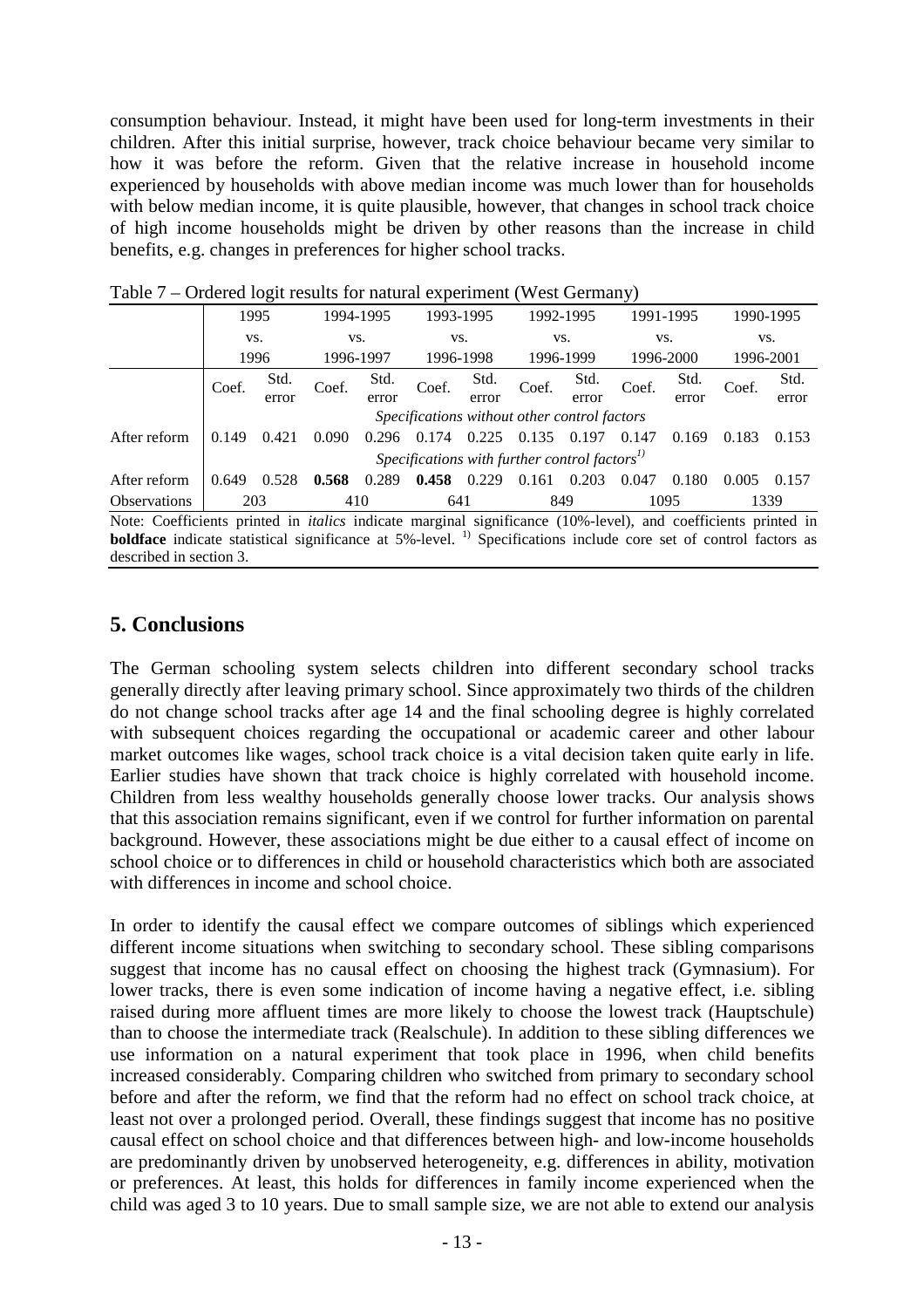to account for income differences experienced during the first or second year after birth. Thus, we are not yet able to rule out that income has an impact on track choice or, more broadly, on cognitive skills during these early years (for empirical evidence on sensitive periods for certain investments, see CUNHA ET AL. (2005)).

For policy makers these results imply that they should not focus on financial transfers to families with children that are in need. Instead, more promising interventions might be those that focus on compensating differences in motivation and parenting quality. Experimental studies show that additional classroom sessions, teacher visits at home, and other supportive interventions have a powerful influence on the development of cognitive and social skills (for a summary on findings from different disciplines see KNUDSEN ET AL. (2006)). These interventions should start already early in life and might help to improve the level of intergenerational mobility, i.e. to lower the degree of transmission of income, poverty or wealth from parents to children.

# **References**

BAUER, THOMAS and IRA GANG (2001), Sibling Rivalry in Educational Attainment: The German Case, *Labour* 15(2), 237-255.

BECKER, GARY and NIGEL TOMES (1979), An Equilibrium Theory of the Distribution of Income and Intergenerational Mobility, *Journal of Political Economy* 87(6), 1153-1189.

BECKER, GARY and NIGEL TOMES (1986), Human Capital and the Rise and Fall of Families, *Journal of Labor Economics* 4(3), S1-S39.

BÜCHEL, FELIX, JOACHIM FRICK, PETER KRAUSE and GERT WAGNER (2001), The importance of poverty on children's school attendance – evidence from Germany, in: KOEN VLEMINCKX and TIMOTHY SMEEDING (eds.), *Child well-being, child poverty and child policy in modern nations: what do we know?* Bristol: Policy Press, 151-173.

CORAK, MILES, MICHAEL FERTIG and MARCUS TAMM (2005), A Portrait of Child Poverty in Germany, *RWI Discussion Paper* No. 26.

CUNHA, FLAVIO, JAMES HECKMAN, LANCE LOCHNER and DIMITRY MASTEROV (2005), Interpreting the Evidence on Life Cycle Skill Formation, *IZA Discussion Paper* No. 1675.

DUSTMANN, CHRISTIAN (2004), Parental background, secondary school track choice, and wages, *Oxford Economic Papers* 56, 209-230.

FRANCESCONI, MARCO, STEPHEN JENKINS and THOMAS SIEDLER (2006), Childhood Family Structure and Schooling Outcomes: Evidence from Germany, *DIW Discussion Papers* 610.

HAISKEN-DENEW, JOHN and MARKUS HAHN (2006), *PanelWhiz: A Menu-Driven Stata/SE Interface for Accessing Panel Data*, mimeo, www.panelwhiz.eu.

HAISKEN-DENEW, JOHN and JOACHIM FRICK (eds.) (2003), *DTC Desktop Companion to the German Socio-Economic Panel Study (SOEP)*, DIW-Berlin.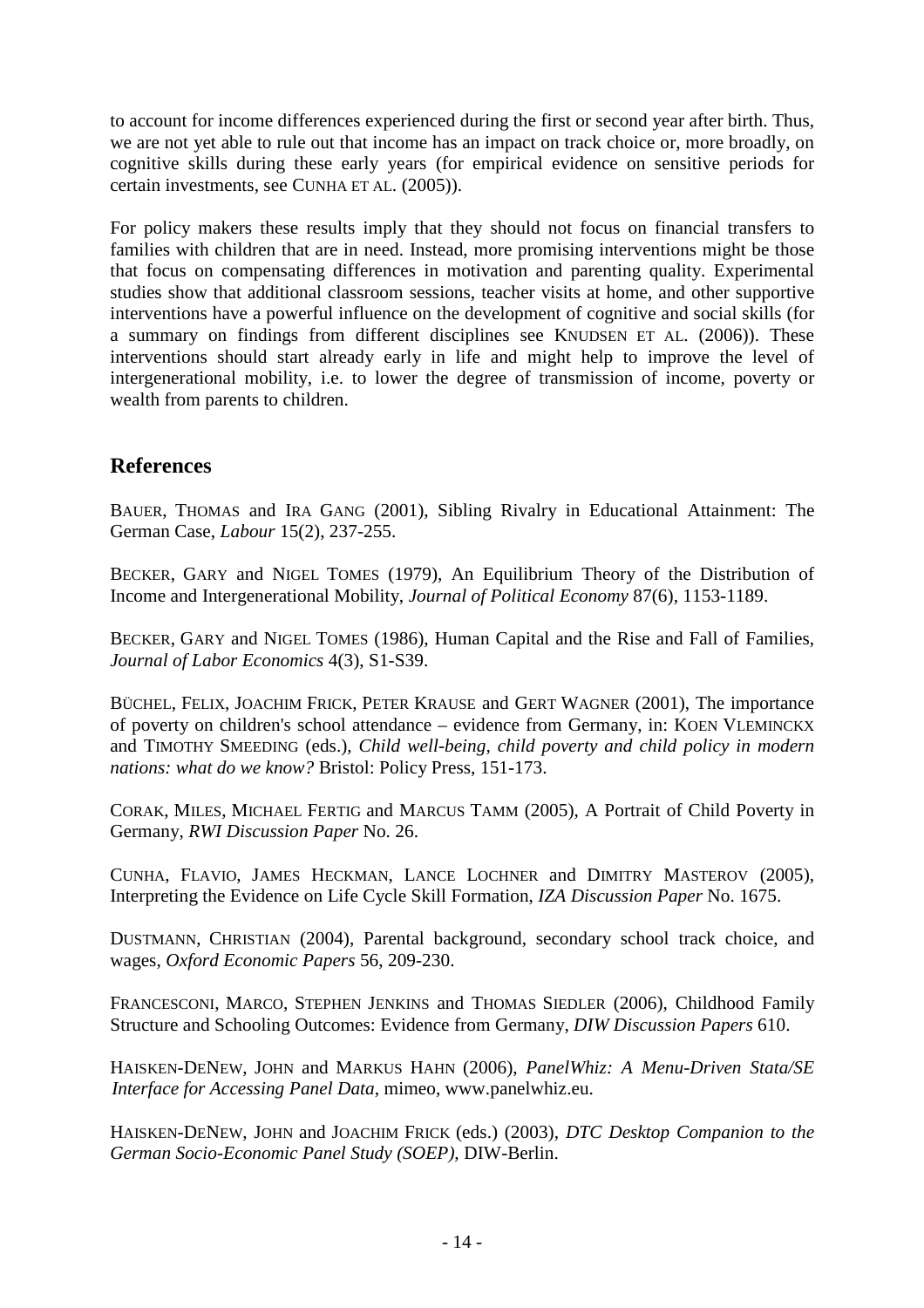HAVEMAN, ROBERT and BARBARA WOLFE (1995), The Determinants of Children's Attainments: A Review of Methods and Findings, *Journal of Economic Literature* 33, 1829- 1878.

JENKINS, STEPHEN and CHRISTIAN SCHLUTER (2002), The effect of family income during childhood on later-life attainment: evidence from Germany, *Working Papers of the Institute for Social and Economic Research* 2002-20, Colchester: University of Essex.

KMK (2006), *Übergang von der Grundschule in Schulen des Sekundarbereichs I*, Sekretariat der Kultusministerkonferenz, www.kmk.org/doc/publ/ueberg.pdf.

KNUDSEN, ERIC, JAMES HECKMAN, JUDY CAMERON and JACK SHONKOFF (2006), Economic, Neurobiological and Behavioral Perspectives on Building America's Future Workforce, *IZA Discussion Paper* No. 2190.

MAYER, SUSAN (2002), *The Influence of Parental Income on Children's Outcomes*, Knowledge Management Group, Ministry of Social Development, New Zealand, Wellington.

MCLOYD, VONNIE (1990), The Impact of Economic Hardship on Black Families and Children: Psychological Distress, Parenting, and Socioemotional Development, *Child Development* 61, 311-346.

SCHNEIDER, THORSTEN (2004), Der Einfluss des Einkommens der Eltern auf die Schulwahl, *DIW Discussion Papers* 446.

SCHNEPF, SYLKE (2002), A sorting hat that never fails? The transition from primary to secondary school in Germany, *Innocenti Working Papers* No. 92.

WILLIAMS, RICHARD (2006), Generalized Ordered Logit/Partial Proportional Odds Models for Ordinal Dependent Variables, *The Stata Journal* 6(1), 58-82.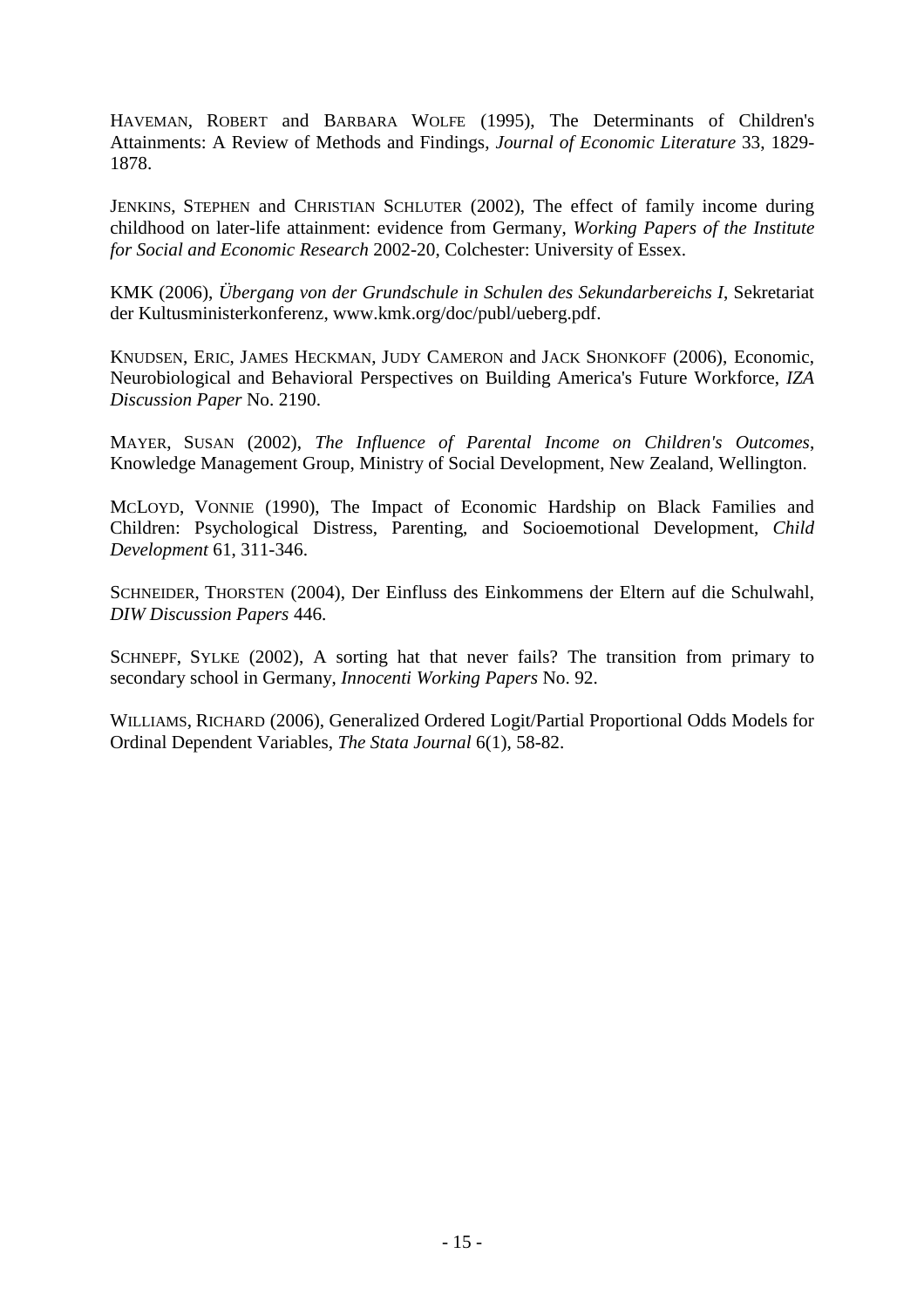# **Appendix – Additional Tables**

| Variable                                                                                                     |               | Mean            | Difference        |
|--------------------------------------------------------------------------------------------------------------|---------------|-----------------|-------------------|
|                                                                                                              |               |                 | between           |
|                                                                                                              | Entire sample | Siblings sample | samples<br>(in %) |
| Information on the child                                                                                     |               |                 |                   |
| Attends Gymnasium                                                                                            | 0.3896        | 0.3069          | $-21.24$          |
| Realschule                                                                                                   | 0.3103        | 0.3954          | 27.42             |
| Hauptschule                                                                                                  | 0.3000        | 0.2977          | $-0.78$           |
| Girl                                                                                                         | 0.4988        | 0.5009          | 0.42              |
| Firstborn child                                                                                              | 0.4765        | 0.3119          | $-34.55$          |
| Information on the household                                                                                 |               |                 |                   |
| Number of siblings                                                                                           | 1.99          | 2.37            | 19.05             |
| Foreign household                                                                                            | 0.1533        | 0.1638          | 6.91              |
| Size of town small $(<20,000$ inhabitants)                                                                   | 0.4499        | 0.5127          | 13.97             |
| medium $(20,000-100,000)$ inhabitants)                                                                       | 0.2969        | 0.2136          | $-28.06$          |
| large $(>100,000$ inhabitants)                                                                               | 0.2532        | 0.2736          | 8.09              |
| Information on the mother                                                                                    |               |                 |                   |
| Mother's age                                                                                                 | 41.45         | 41.32           | $-0.32$           |
| Mother holds no school degree                                                                                | 0.0504        | 0.0563          | 11.76             |
| general secondary degree                                                                                     | 0.4191        | 0.4136          | $-1.31$           |
| intermediate degree                                                                                          | 0.2786        | 0.3419          | 22.70             |
| upper secondary degree or technical school degree                                                            | 0.1558        | 0.0902          | $-42.13$          |
| missing                                                                                                      | 0.0961        | 0.0980          | 2.02              |
| Mother holds no vocational degree                                                                            | 0.2659        | 0.2717          | 2.19              |
| completed an apprenticeship                                                                                  | 0.5948        | 0.6431          | 8.12              |
| holds university degree                                                                                      | 0.1098        | 0.0739          | $-32.63$          |
| $$ missing                                                                                                   | 0.0295        | 0.0113          | $-61.89$          |
| Information on the father                                                                                    |               |                 |                   |
| Father holds no school degree                                                                                | 0.0306        | 0.0271          | $-11.52$          |
| general secondary degree                                                                                     | 0.3649        | 0.3983          | 9.16              |
| intermediate degree                                                                                          | 0.1471        | 0.1795          | 22.02             |
| upper secondary degree or technical school degree                                                            | 0.1939        | 0.1451          | $-25.18$          |
| missing                                                                                                      | 0.2635        | 0.2500          | $-5.10$           |
| Father holds no vocational degree                                                                            | 0.1237        | 0.1344          | 8.66              |
| completed an apprenticeship                                                                                  | 0.5257        | 0.6185          | 17.66             |
| holds university degree                                                                                      | 0.1853        | 0.1148          | $-38.08$          |
| $\dots$ missing                                                                                              | 0.1653        | 0.1323          | $-19.94$          |
| # Observations                                                                                               | 2159          | 582             |                   |
| Note: Based on West German sample for those children where information is available on poverty status at age |               |                 |                   |
| 10.                                                                                                          |               |                 |                   |

| Table A.1 – Descriptive statistics for West German sample |  |  |  |
|-----------------------------------------------------------|--|--|--|
|-----------------------------------------------------------|--|--|--|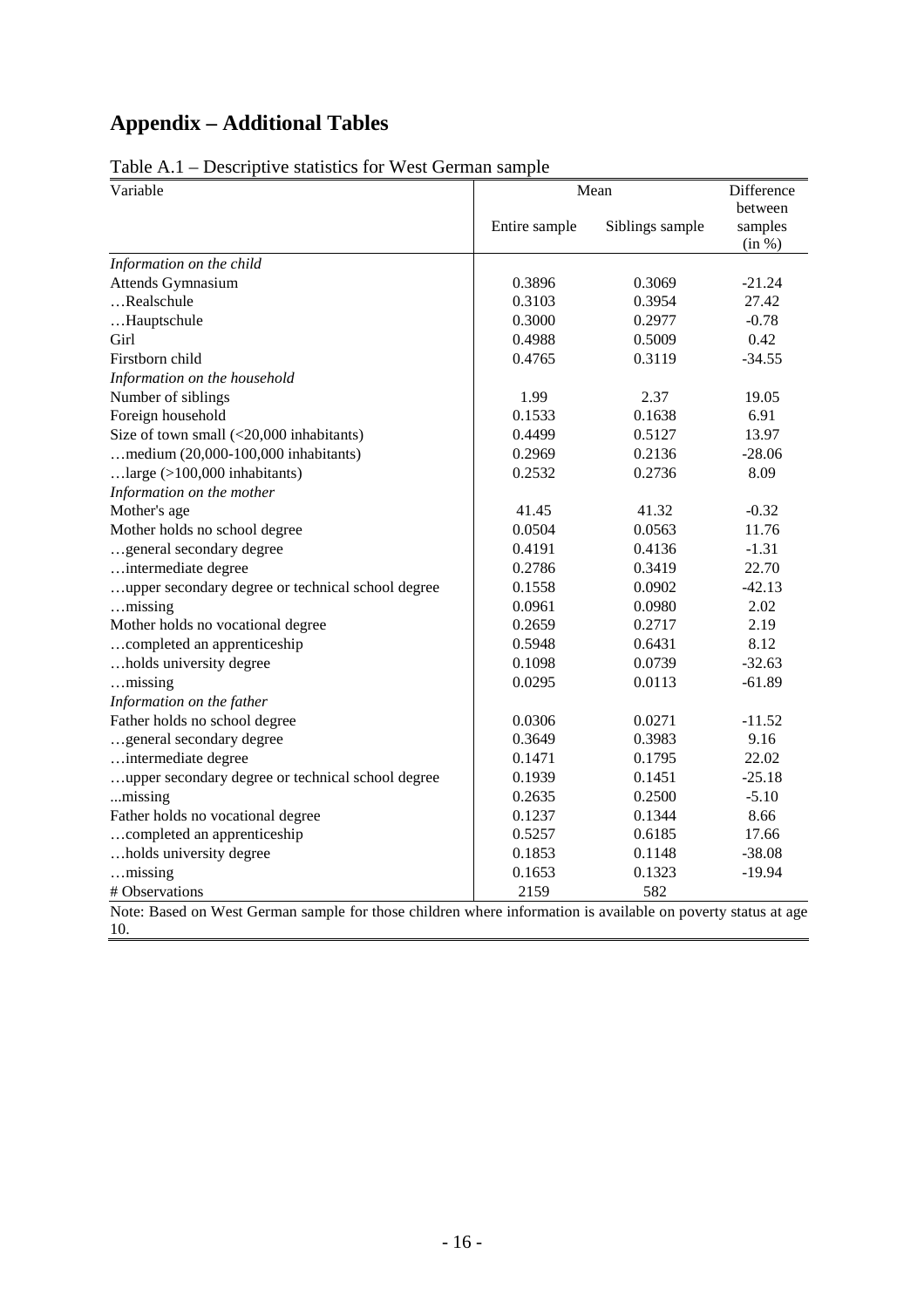Table A.2 – Ordered logit results for income measured in two periods (West Germany)

|                     | Ever poor |            |          | Years poor |       | Average equivalent<br>income <sup>1</sup> |       | Average net household<br>income <sup>1</sup> |  |
|---------------------|-----------|------------|----------|------------|-------|-------------------------------------------|-------|----------------------------------------------|--|
|                     | Coef.     | Std. error | Coef.    | Std. error | Coef. | Std. error                                | Coef. | Std. error                                   |  |
| At age 7 to $10$    | $-0.777$  | 0.304      | $-0.364$ | 0.167      | 0.063 | 0.028                                     | 0.029 | 0.012                                        |  |
| At age $3$ to $6$   | $-0.533$  | 0.274      | $-0.342$ | 0.156      | 0.049 | 0.032                                     | 0.019 | 0.013                                        |  |
| <b>Observations</b> |           | 1059       |          | 1059       |       | 1059                                      |       | 1059                                         |  |

Note: Coefficients printed in *italics* indicate marginal significance (10%-level), and coefficients printed in **boldface** indicate statistical significance at 5%-level. Specifications include core set of control factors as described in section 3 and two income measures taken during primary school and while the child was 3 to 6 years old. 1) Per thousand euros.

Table A.3 – Ordered logit results for different measures of net household income (West Germany)

|                                    | Income at age 10 |                 |       | Average annual income at<br>age $7$ to $10$ | Average annual income at<br>age $3$ to $6$ |                 |  |
|------------------------------------|------------------|-----------------|-------|---------------------------------------------|--------------------------------------------|-----------------|--|
|                                    | Coef.            | Std. error      | Coef. | Std. error                                  | Coef.                                      | Std. error      |  |
| Net household income <sup>1)</sup> | 0.022            | 0.006           | 0.033 | 0.006                                       | 0.043                                      | 0.008           |  |
| <b>Observations</b>                | 2159             |                 |       | 1620                                        |                                            | 1159            |  |
|                                    |                  | Marginal effect |       | Marginal effect                             |                                            | Marginal effect |  |
| P(Hauptschule)                     |                  | $-0.79$         |       | $-1.46$                                     | $-1.66$                                    |                 |  |
| P(Realschule)                      | $-0.50$          |                 |       | $-0.30$                                     | $-0.63$                                    |                 |  |
| P(Gymnasium)                       |                  | 1.29            |       | 1.75                                        | 2.28                                       |                 |  |

Note: Coefficients printed in *italics* indicate marginal significance (10%-level), and coefficients printed in **boldface** indicate statistical significance at 5%-level. The marginal effect is the effect of increasing net household income by 20% (from 12,000 to 14,400 euros) for a reference child (see footnote 3). Specifications include core set of control factors as described in section 3. 1) Per thousand euros.

Table A.4 – Ordered logit results for different measures of income (reunified Germany)

|                     | Poor at age 10  |       | Ever poor<br>age 7 to 10 |                                         | Years poor<br>age $7$ to $10$ |               | Equivalent<br>income at age $10^{1}$ |               | Average equiv.<br>annual income at<br>age 7 to $10^{1}$ |            |
|---------------------|-----------------|-------|--------------------------|-----------------------------------------|-------------------------------|---------------|--------------------------------------|---------------|---------------------------------------------------------|------------|
|                     |                 |       |                          | Coef. Std. error Coef. Std. error Coef. |                               | Std.<br>error | Coef.                                | Std.<br>error | Coef.                                                   | Std. error |
| Income measure      | 0.122           | 0.322 | $-0.454$                 | 0.299                                   | $-0.291$                      | 0.154         | 0.044                                | 0.014         | 0.081                                                   | 0.019      |
| <b>Observations</b> | 2115            |       | 1172                     |                                         | 1172                          |               | 2115                                 |               | 1172                                                    |            |
|                     | Marginal effect |       | Marginal effect          |                                         | Marginal effect               |               | Marginal effect                      |               | Marginal effect                                         |            |
| P(Hauptschule)      | 0.96            |       | $-2.55$                  |                                         | $-1.54$                       |               | $-0.68$                              |               | $-0.96$                                                 |            |
| P(Realschule)       | 2.05            |       | $-8.18$                  |                                         | $-5.26$                       |               | $-0.58$                              |               | $-1.42$                                                 |            |
| P(Gymnasium)        | $-3.01$         |       | 10.73                    |                                         | 6.79                          |               | 1.26                                 |               | 2.38                                                    |            |

Note: Coefficients printed in *italics* indicate marginal significance (10%-level), and coefficients printed in **boldface** indicate statistical significance at 5%-level. The marginal effect is the effect of switching from poor to non-poor or for increasing equivalent income from 6,000 to 7,200 euros for a reference child (see footnote 2). Specifications include core set of control factors as described in section 3.<sup>1)</sup> Per thousand euros.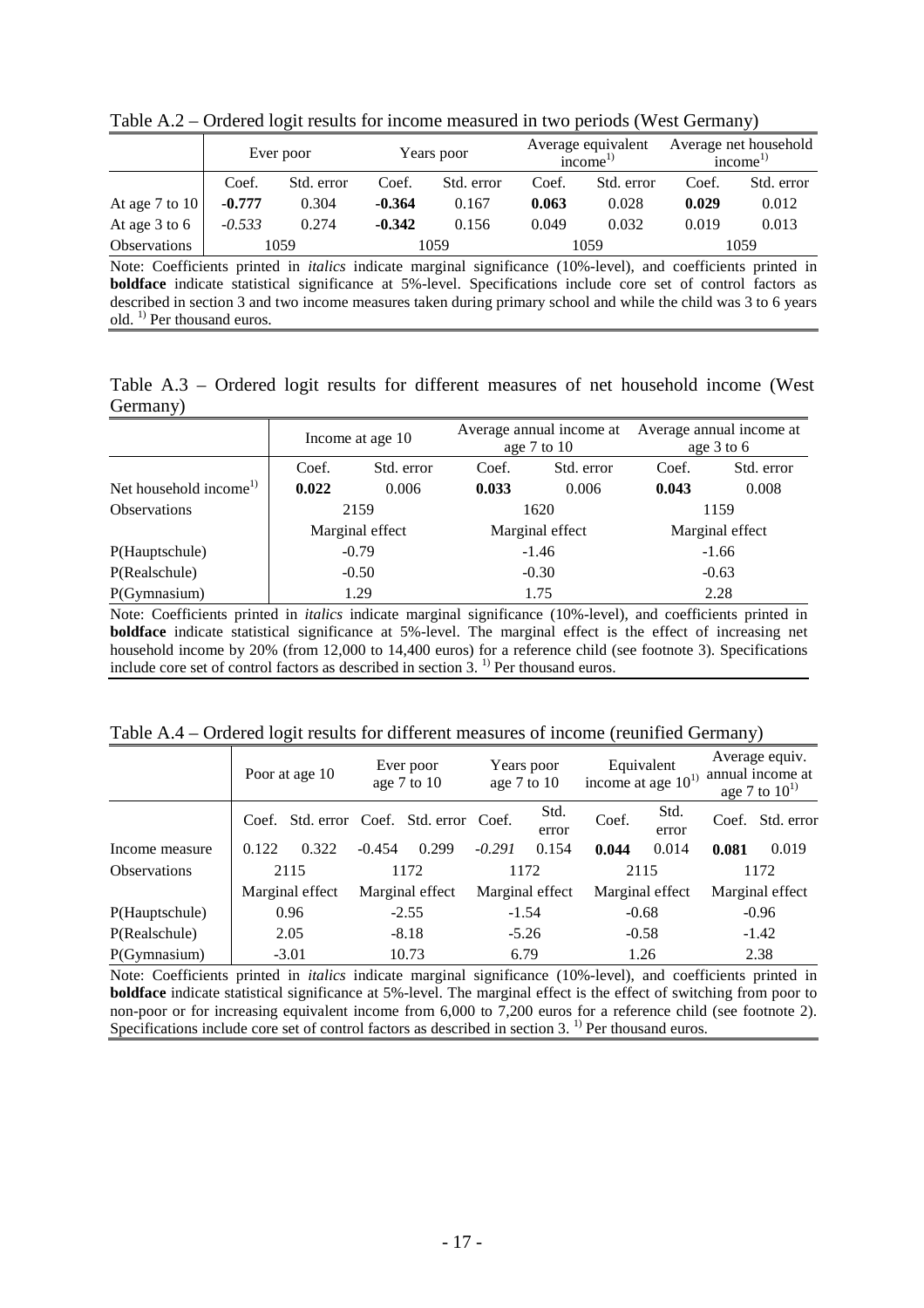|                                                                                                                 | Average absolute difference between siblings |            |  |  |  |  |  |  |
|-----------------------------------------------------------------------------------------------------------------|----------------------------------------------|------------|--|--|--|--|--|--|
|                                                                                                                 | Mean difference                              | Std. error |  |  |  |  |  |  |
| Poor at age 10                                                                                                  | 0.0851                                       | 0.2796     |  |  |  |  |  |  |
| Equivalent income at age 10                                                                                     | 4374.76                                      | 5018.61    |  |  |  |  |  |  |
| Net household income at age 10                                                                                  | 9997.64                                      | 11210.74   |  |  |  |  |  |  |
| # siblings<br>582                                                                                               |                                              |            |  |  |  |  |  |  |
| # households                                                                                                    | 235                                          |            |  |  |  |  |  |  |
| Note: Based on West German sample for those siblings with information on poverty status at age 10, which differ |                                              |            |  |  |  |  |  |  |

Table A.5 – Descriptive statistics on income differences between siblings at age 10 (West Germany)

in school track choice.

Table A.6 – Sibling fixed-effects results for different measures of net household income (West Germany)

|                                                                                                                     |                     | Income at age 10                                        |          | age $7$ to $10$ | Average annual income at Average annual income at<br>age $3$ to $6$ |            |  |
|---------------------------------------------------------------------------------------------------------------------|---------------------|---------------------------------------------------------|----------|-----------------|---------------------------------------------------------------------|------------|--|
|                                                                                                                     | Coef.<br>Std. error |                                                         | Coef.    | Std. error      | Coef.                                                               | Std. error |  |
|                                                                                                                     |                     | Attendance of Gymnasium (vs. Realschule or Hauptschule) |          |                 |                                                                     |            |  |
| Net household income <sup>1)</sup>                                                                                  | $-0.002$<br>0.014   |                                                         | $-0.010$ | 0.023           | $-0.014$                                                            | 0.025      |  |
| <b>Observations</b>                                                                                                 |                     | 322                                                     |          | 233             | 160                                                                 |            |  |
|                                                                                                                     |                     | Attendance of Gymnasium or Realschule (vs. Hauptschule) |          |                 |                                                                     |            |  |
| Net household income <sup>1)</sup>                                                                                  | $-0.038$            | 0.016                                                   | $-0.103$ | 0.039           | 0.008                                                               | 0.031      |  |
| <b>Observations</b>                                                                                                 |                     | 377                                                     |          | 268             | 152                                                                 |            |  |
| Note: Coefficients printed in <i>italics</i> indicate marginal significance (10%-level) and coefficients printed in |                     |                                                         |          |                 |                                                                     |            |  |

Note: Coefficients printed in *italics* indicate marginal significance (10%-level), and coefficients printed in **boldface** indicate statistical significance at 5%-level. Specifications also control for gender, birth sequence, mother's age and size of town.  $\overrightarrow{p}$  Per thousand euros.

Table A.7 – Sibling fixed-effects results for different measures of income (reunified Germany)

|                     | Poor at age 10                                                                                                      |       | Ever poor<br>age $7$ to $10$ |                          | Years poor<br>age $7$ to $10$ |               | Equivalent<br>income at age $10^{1}$                    |               | Average equiv.<br>annual income at<br>age 7 to $10^{1}$ |                  |
|---------------------|---------------------------------------------------------------------------------------------------------------------|-------|------------------------------|--------------------------|-------------------------------|---------------|---------------------------------------------------------|---------------|---------------------------------------------------------|------------------|
|                     | Coef. Std. error Coef. Std. error Coef.                                                                             |       |                              |                          |                               | Std.<br>error | Coef.                                                   | Std.<br>error |                                                         | Coef. Std. error |
|                     |                                                                                                                     |       |                              |                          |                               |               | Attendance of Gymnasium (vs. Realschule or Hauptschule) |               |                                                         |                  |
| Income measure      | $-0.755$                                                                                                            | 1.259 |                              | $-15.651$ 3317.905 0.286 |                               | 1.629         | $-0.042$                                                | 0.055         | $-0.178$                                                | 0.137            |
| <b>Observations</b> | 246                                                                                                                 |       | 111                          |                          | 111                           |               | 246                                                     |               | 111                                                     |                  |
|                     | Attendance of Gymnasium or Realschule (vs. Hauptschule)                                                             |       |                              |                          |                               |               |                                                         |               |                                                         |                  |
| Poverty indicator   | $-0.671$                                                                                                            | 1.244 | 1.059                        | 1.103                    | 0.631                         | 0.775         | $-0.078$                                                | 0.052         | $-0.059$                                                | 0.111            |
| <b>Observations</b> | 234                                                                                                                 |       | 117                          |                          | 117                           |               | 234                                                     |               | 117                                                     |                  |
|                     | Note: Coefficients printed in <i>italics</i> indicate marginal significance (10%-level) and coefficients printed in |       |                              |                          |                               |               |                                                         |               |                                                         |                  |

hefficients printed in *italics* indicate marginal significance (10%-level), and coefficients printed in **boldface** indicate statistical significance at 5%-level. Specifications also control for gender, birth sequence, mother's age and size of town.<sup>1)</sup> Per thousand euros.